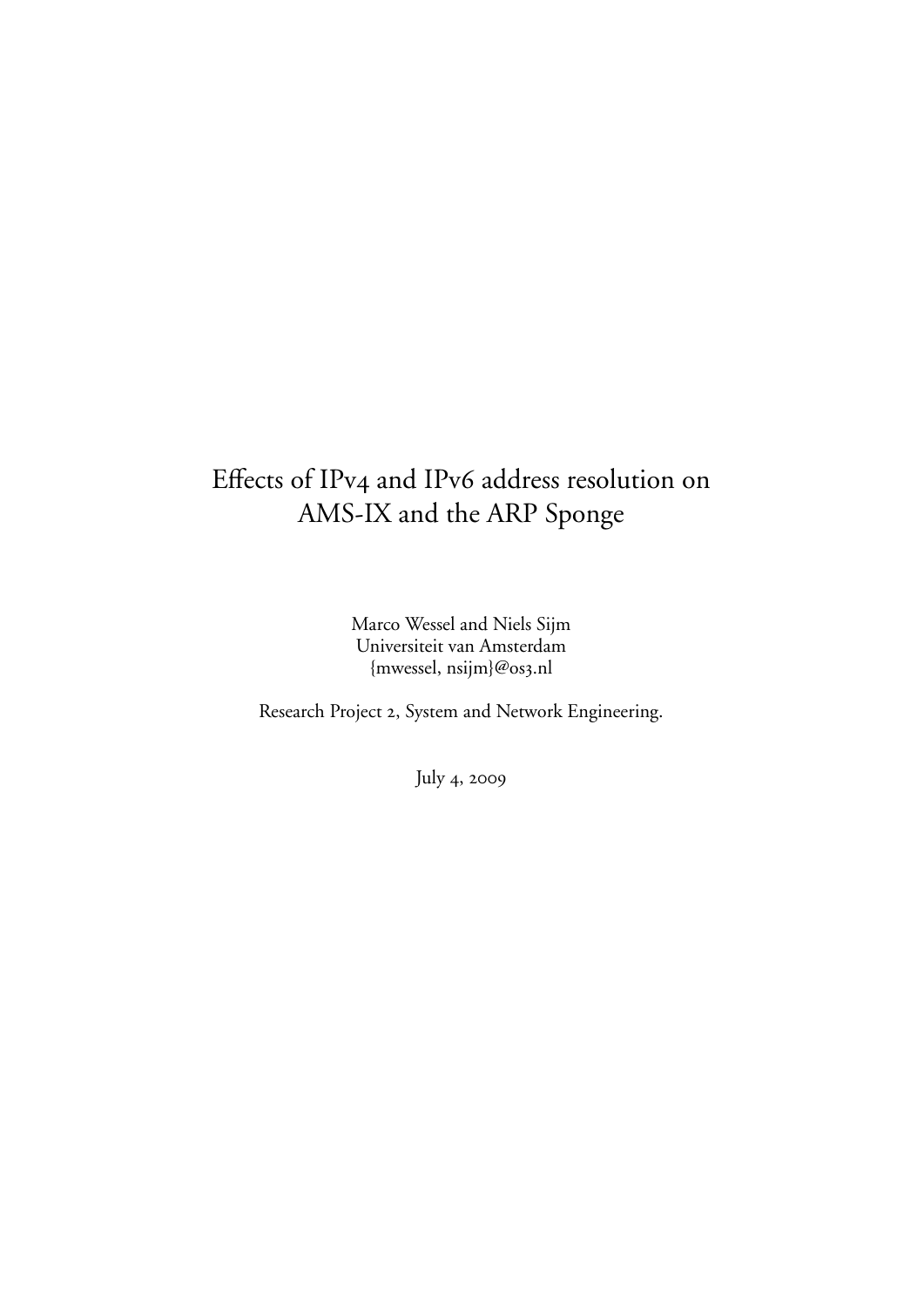### **Abstract**

Heavy ARP traffic can cause routers to run out of resources. Therefore, AMS-IX developed a daemon called ARP Sponge. When the number of ARP requests for an IP address exceeds a threshold, the ARP Sponge starts sending ARP replies which keeps ARP traffic down. The ARP Sponge currently works using IPv4 only.

IPv6 uses Neighbor Discovery (ND) instead of ARP for address resolution. ND uses the *solicited-node* multicast address instead of broadcast, consuming less resources from routers. Therefore, IPv6 support should not necessary, though it still can be used to detect network problems and legacy router configurations.

We tested this on an emulation of the AMS-IX platform, both the current version and its new version, yet to be introduced, based on MPLS/VPLS and with various customer platforms and found that IPv6 support need (and maybe should) not be implemented.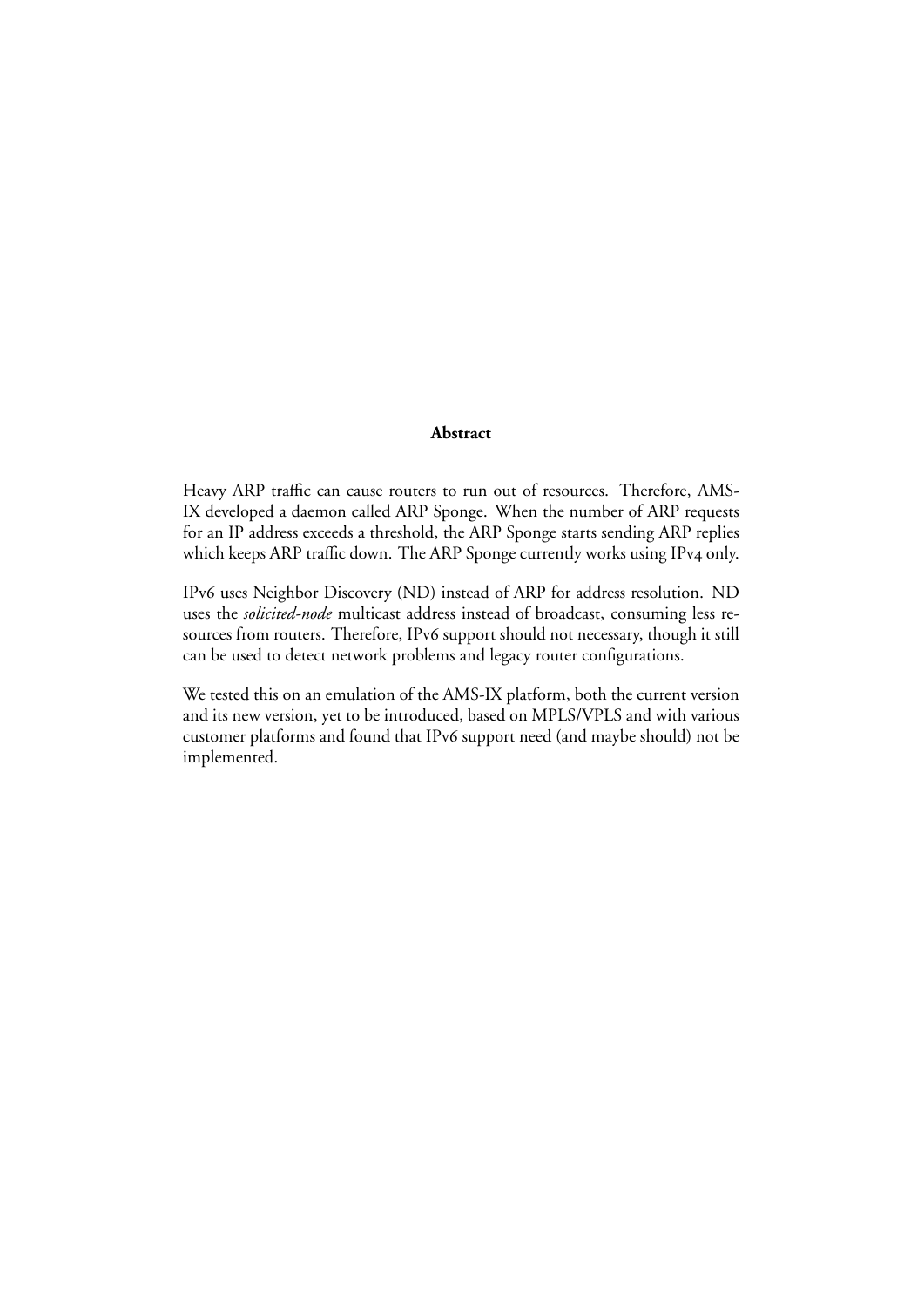# **Contents**

| $\mathbf{I}$ | Introduction and backgrounds    |                                                        |                         |  |  |  |  |  |  |
|--------------|---------------------------------|--------------------------------------------------------|-------------------------|--|--|--|--|--|--|
|              | I.                              |                                                        | $\overline{2}$          |  |  |  |  |  |  |
|              | I.2                             |                                                        | $\overline{2}$          |  |  |  |  |  |  |
|              |                                 | I.2.1                                                  | $\overline{2}$          |  |  |  |  |  |  |
|              |                                 | 1.2.2                                                  | $\overline{\mathbf{3}}$ |  |  |  |  |  |  |
|              | I.3                             | Problems caused by too much ARP traffic                | $\overline{4}$          |  |  |  |  |  |  |
|              | 1.4                             | ARP Sponge – the AMS-IX solution                       | 5                       |  |  |  |  |  |  |
|              |                                 | Effects and behaviour<br>I.4.I                         | 6                       |  |  |  |  |  |  |
|              | I.5                             |                                                        | 6                       |  |  |  |  |  |  |
| $\mathbf{2}$ |                                 | <b>Extending the ARP Sponge with IPv6 support</b><br>7 |                         |  |  |  |  |  |  |
|              | 2.I                             |                                                        | 7                       |  |  |  |  |  |  |
|              | 2.2                             | IPv4 ARP versus IPv6 Neighbour Discovery               | $\overline{7}$          |  |  |  |  |  |  |
|              |                                 | 2.2.1                                                  | 8                       |  |  |  |  |  |  |
|              | 2.3                             | Reasons for adding IPv6 ND support                     | 9                       |  |  |  |  |  |  |
|              | 2.4                             |                                                        | IO                      |  |  |  |  |  |  |
|              |                                 | List of sponged addresses<br>2.4.1                     | IO                      |  |  |  |  |  |  |
|              |                                 | 2.4.2                                                  | II                      |  |  |  |  |  |  |
| 3            | Effects of ARP and ND on AMS-IX |                                                        |                         |  |  |  |  |  |  |
|              | 3.I                             |                                                        | <b>I2</b>               |  |  |  |  |  |  |
|              |                                 | MPLS for load-balancing<br>3.I.I                       | $12\,$                  |  |  |  |  |  |  |
|              |                                 | VPLS to create a broadcast domain<br>3.1.2             | 13                      |  |  |  |  |  |  |
|              | 3.2                             | Theoretical effects of AMS-IXv4 switch on hardware     | 13                      |  |  |  |  |  |  |
|              | 3.3                             | Test setups to verify theoretical effects              | I4                      |  |  |  |  |  |  |
|              |                                 | 3.3.1                                                  | I4                      |  |  |  |  |  |  |
|              |                                 | 3.3.2                                                  | I4                      |  |  |  |  |  |  |
|              | 3.4                             |                                                        | 15                      |  |  |  |  |  |  |
|              |                                 | 3.4.1                                                  | 16                      |  |  |  |  |  |  |
|              | Conclusion                      |                                                        |                         |  |  |  |  |  |  |
|              | 4.1                             | Future Work<br>$\cdot$                                 | 19                      |  |  |  |  |  |  |
| 5            |                                 | Acknowledgements                                       | 21                      |  |  |  |  |  |  |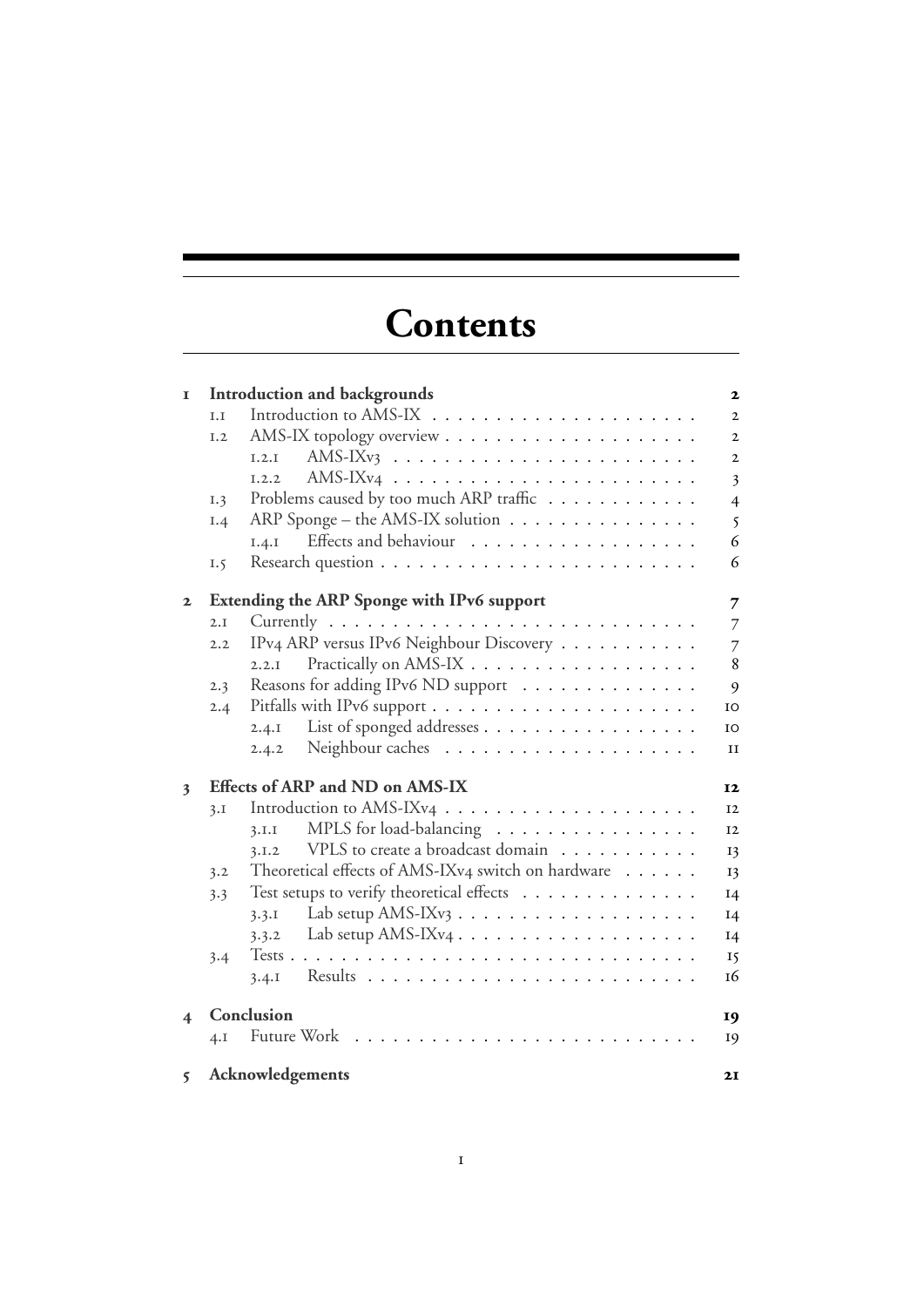# <span id="page-3-0"></span>**INTRODUCTION AND BACKGROUNDS**

## <span id="page-3-1"></span>**. Introduction to AMS-IX**

Th[e](#page-3-4) Amsterdam Internet Exchange<sup>1</sup> (AMS-IX) offers customers a layer 2 platform to exchange IP traffic. Internet service providers (ISPs), content providers and other Internet related organisations from all over the world are connected to AMS-IX. They use the AMS-IX to communicate with each other directly using a shared infrastructure, rather than expensive dedicated or transit connections.

Currently, AMS-IX has 317 members using a total of 580 ports generating a peak throughput of 675 gigabits per second.<sup>2</sup> The Border Gateway Protocol, version 4 [\[Rekhter et al.,](#page-23-0) 2006] (BGP) is used to exchange routing information between members.

Continuity is very important for AMS-IX. An outage of only a few seconds can cause connection issues all over the world. To prevent that from happening, AMS-IX wants its platform to be as transparant and failsafe as possible. Therefore, only the use of certain protocols is allowed on the main ISP peering LAN.

## <span id="page-3-2"></span>**. AMS-IX topology overview**

The currently used topology is called AMS-IXv3. The next version, AMS-IXv4, is planned to replace AMS-IXv3 in late 2009.

#### <span id="page-3-3"></span>**.. AMS-IXv**

Both logically and physically, AMS-IXv3 implements a star topology. It centers around a Foundry Networks NetIron MLX-32 Ethernet switch. The MLX-32 is connected to smaller edge switches, which are located at different places in

<span id="page-3-4"></span>http://www.ams-ix.net/

<span id="page-3-5"></span>http://www.ams-ix.net/connected/

<span id="page-3-6"></span>http://www.ams-ix.net/technical/allowed.html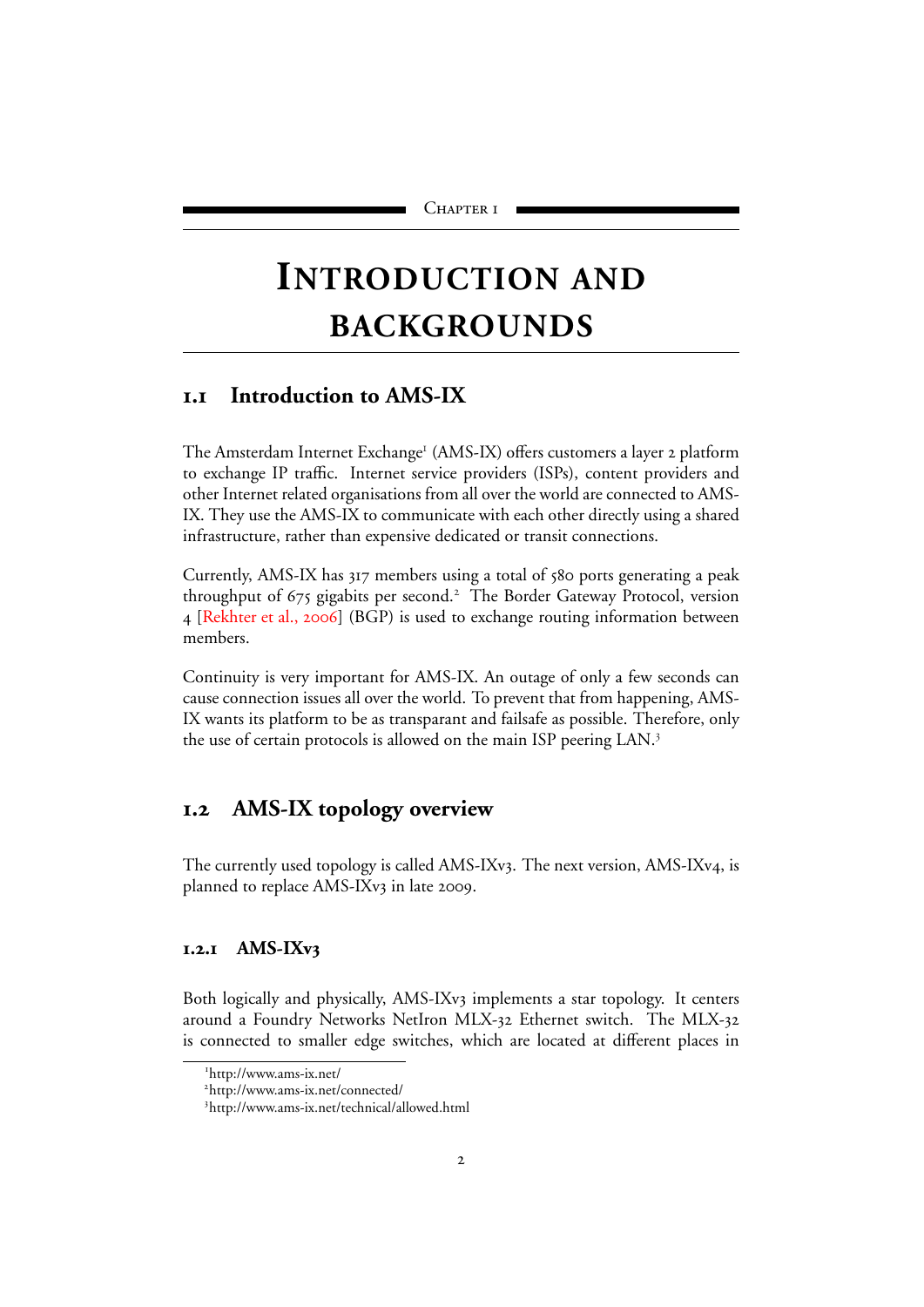Amsterdam. Customers connect to the edge switches in various ways, depending on their port speed. A diagram is shown in figure I.I.



<span id="page-4-1"></span>Figure I.I: AMS-IXv3. Diagram supplied by AMS-IX.

AMS-IXv3 handles redundancy by having a failover network ready to take over. The core switches and 10 Gigabit Ethernet (10GbE) edge switches are all installed as pairs. Failover is done using the Virtual Switch Redundancy Protocol (VSRP), a Foundry-proprietary protocol. 10GbE customers are connected to an optical cross-connect which, in case of a fail-over situation, switches over customers to their redundant switch. The two networks are visualised in the diagram as red and blue.

The most important issue with AMS-IXv<sub>3</sub> is scalability. There are currently no Ethernet switches available with enough  $10$ GbE ports to accomodate the needs of AMS-IX in the near future. Switches with 100GbE ports would solve this problem, but won't be available until the  $100$ GbE standard is defined by IEEE. Because of 100GbE being unavailable for some time to come, AMS-IX has decided to implement a more scalable topology, called AMS-IXv4.

#### <span id="page-4-0"></span>**.. AMS-IXv**

To be scalable, AMS-IXv4 has four core switches active at the same time. The plaform is designed to scale up to more core switches if necessary. To construct an Ethernet broadcast domain, Virtual Private Lan Service (VPLS) is used to connect all nodes on layer 2. VPLS will be supported by Multiprotocol Label Switching (MPLS), allowing AMS-IX to do load-balancing and other forms of traffic engineering. The edge switches will decide which core switch to use. The core switches forward traffic based on MPLS labels instead of Ethernet source addresses. The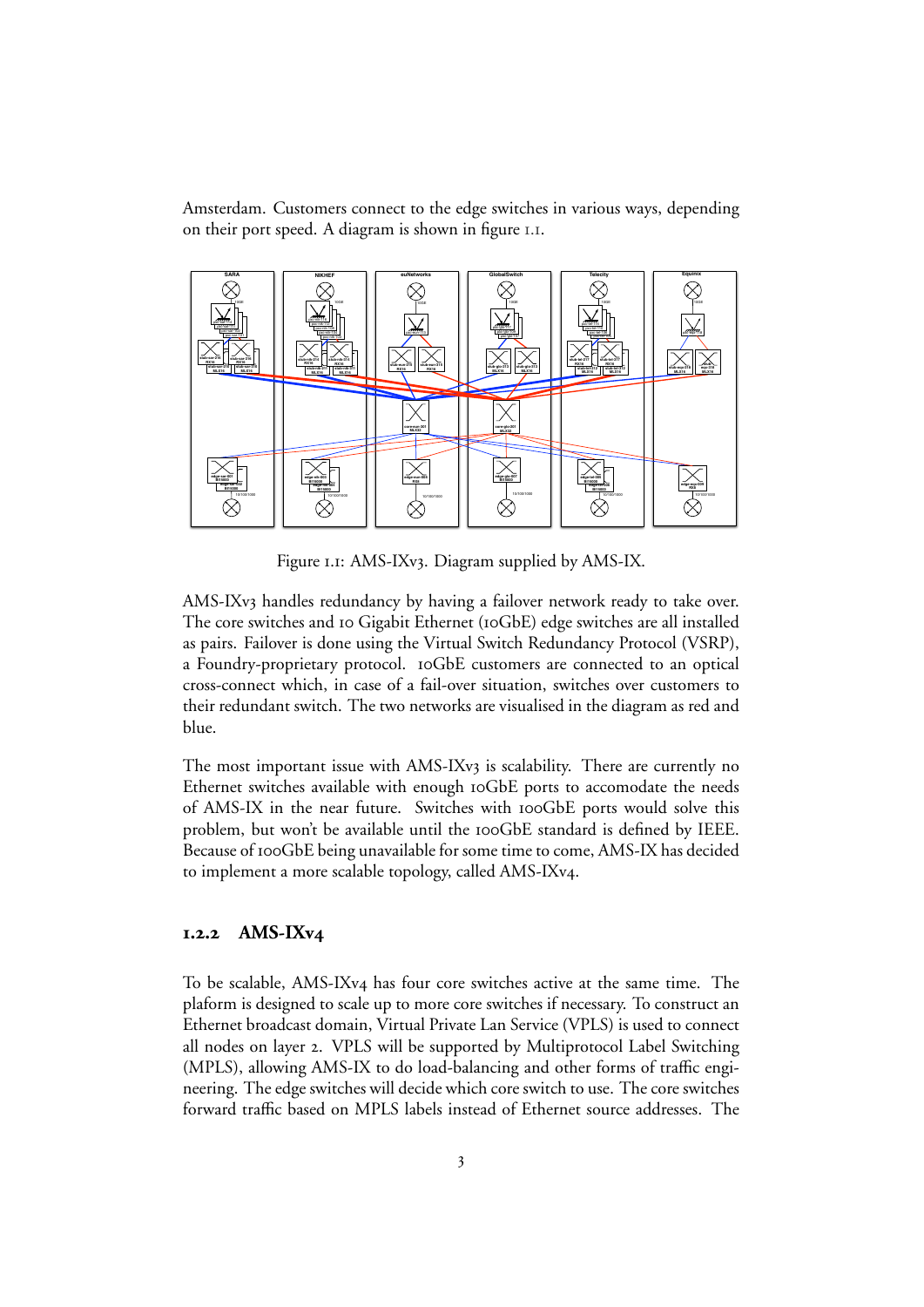core switches are not aware of VPLS and only switch based on MPLS labels.

This set-up is visualised in figure 1.2. Some parts are still based on link-failover, these parts are blue and red. Other parts in black are always active. All edge switches connect to all core switches. This allows for optimum load balancing of traffic.



<span id="page-5-1"></span>Figure 1.2: AMS-IXv4. Diagram supplied by AMS-IX.

With AMS-IXv4, failover is replaced by redundancy. All edge switches are connected to both core switches. In a normal situation, traffic is load-balanced over all four core switches. If one fails, the another one can take over the workload.

## <span id="page-5-0"></span>**. Problems caused by too much ARP traffic**

On Ethernet networks, the Address Resolution Protocol [\[Plummer,](#page-23-1) 1982] (ARP) is used to find the MAC-address for a given IPv4 address.

ARP uses Ethertype 0x0806 together with Ethernet broadcasting. A node will broadcast an ARP Request packet to ask for the MAC address of an unknown IPv address. The node using the requested IP address replies (using regular unicast) with an ARP Reply packet, which includes its MAC address.

In order to work, it is important that all nodes using IPv4 listen for ARP packets and reply to them if necessary. The nodes therefore need to process all Ethernet broadcast messages with Ethertype 0x0806. For each ARP packet, they must decide whether or not to reply.

Processing ARP packets can take a lot of processing power. Because all ARP pack-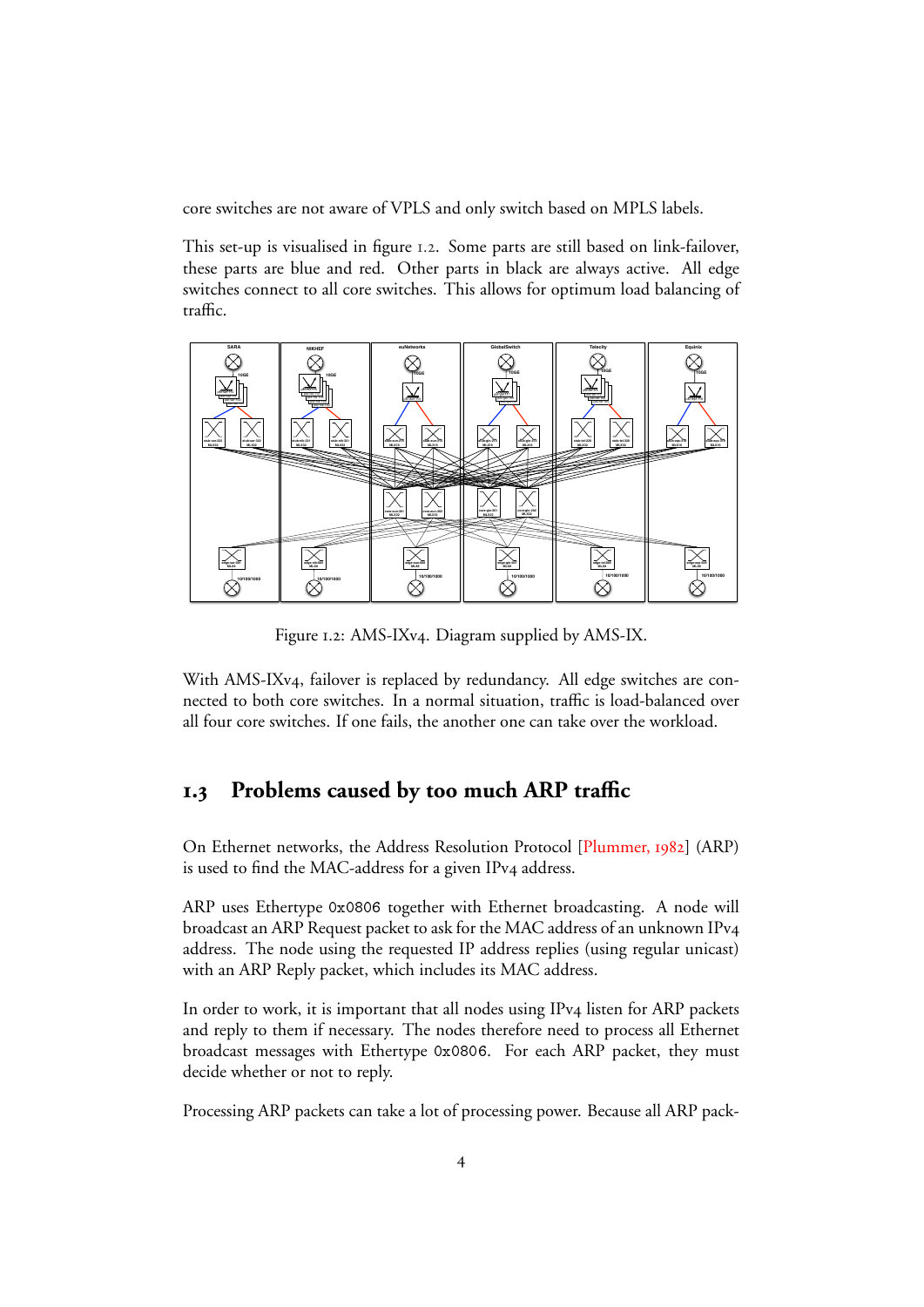ets need to be examined in order for ARP to work, processing ARP packets may take precedence over other activities, depending on the Operating System. As such, when there is a lot of ARP traffic, routers may be unable to do other processing tasks like maintaining BGP sessions.

This problem was noticed on AMS-IX when the ISP peering LAN was renumbered to new IPv4 addresses. Members in the new IPv4 range were trying to reach members in the old IPv4 range and vice versa. Larger amounts of ARP packets than usual crossed the network, consuming all available processing power on some customer routers, not leaving enough to process BGP in a timely manner, resulting in lost BGP sessions. Other routers started sending ARP packets to reestablish these BGP sessions, resulting in an ARP storm that brought even more routers down.

## <span id="page-6-0"></span>**. ARP Sponge – the AMS-IX solution**

To help routers survive heavy ARP traffic, AMS-IX decided to try keeping the amount of ARP traffic down. For this purpose, AMS-IX developed a daemon, written in Perl, called *ARP Sponge*.

The ARP Sponge listens on the ISP peering LAN for ARP traffic. When the number of ARP Requests for a certain IP address exceeds a threshold, the ARP Sponge sends out an ARP Reply for that IP address using its own MAC address. From that moment, the IP address is *sponged*: all traffic to that node is sent to the ARP Sponge. This prevents ARP storms because it keeps the amount of ARP traffic down.

When the interface of a sponged IP address comes up again, it generally sends out a gratuitous ARP request packet  $[Perkins, 1996]$  $[Perkins, 1996]$ . This is an ARP packet with both source and destination IP address set to the IP address of the node sending the packet. It is used mostly in case the MAC-address changed, so that other nodes can update their ARP caches.

When the ARP Sponge receives any traffic from a sponged IP address (including but not limited to gratuitous ARP requests, ARP requests for other nodes, BGP peering initiations, etc.), it ceases sponging the IP address, thus no longer sending out ARP replies for that IP address.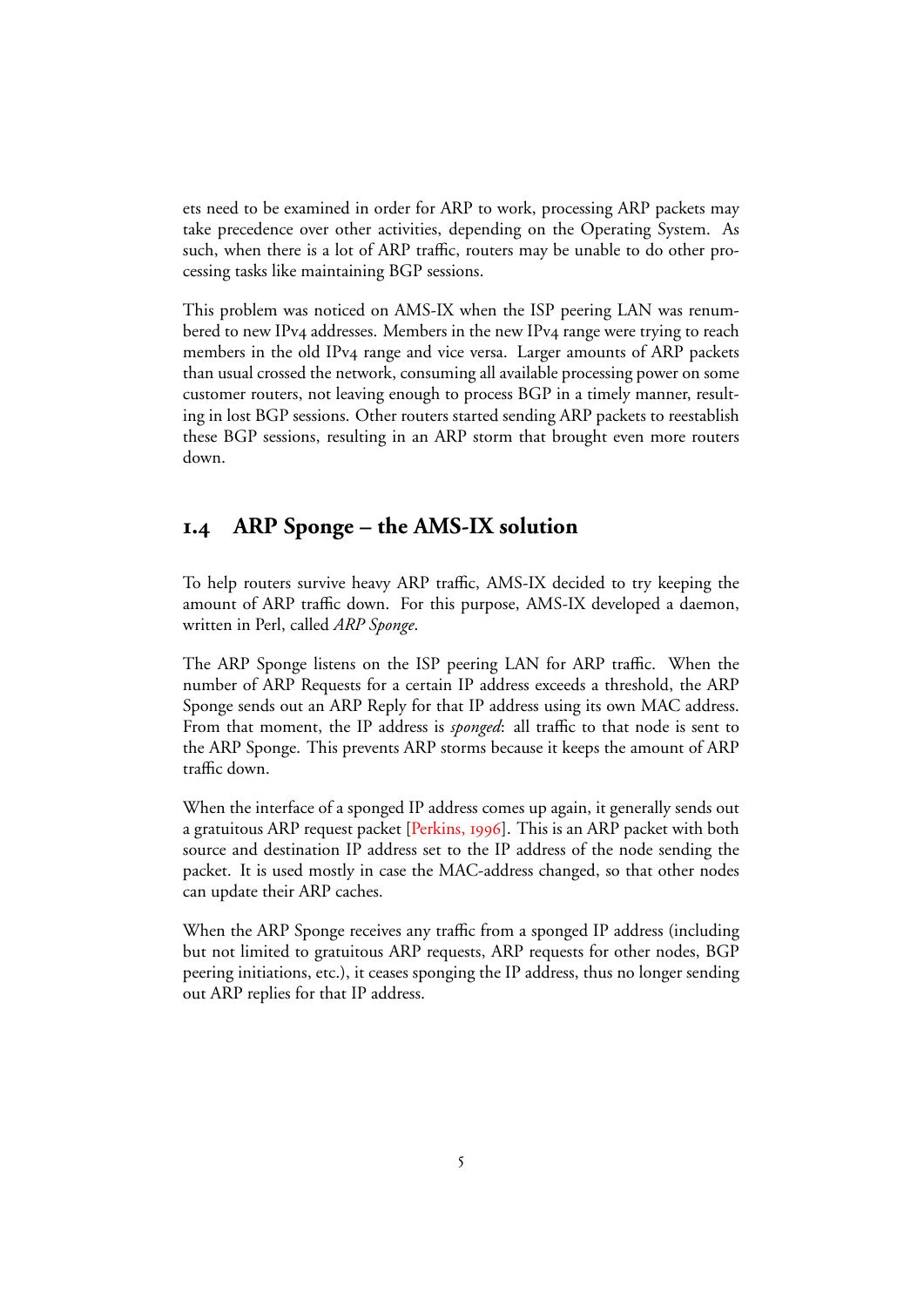#### <span id="page-7-0"></span>**.. Effects and behaviour**

From the start, the ARP Sponge has been sponging IP addresses continuously. There are two reasons for this. First, with over 300 members it is likely that, at any given moment, one or more nodes are down. Second, sometimes ARP Request packets are sent for IP addresses that are no longer in use or haven't been used at all. Two typical cases are outdated BGP configurations and network probes.

The ARP sponge results in a significant decrease in ARP requests on the network. For instance, on May 12th, 2008 the ARP sponge was down for more than one hour due to a request from a customer. The average number of ARP packets per minute in that month was about  $I,450$ . During the outage, a peak of  $I3,902$  ARP packets per minute was measured, almost ten times as much as normal. Fifteen minutes after the ARP Sponge was restarted, the amount ARP traffic was reduced to its normal rate of about  $I,450$  packets per minute.

One of the interesting side-effects of the ARP Sponge is that traffic destined to nodes that don't exist or don't exist anymore is diverted to the sponge machine. This allows AMS-IX some insight into customers who have not cleaned up their routers' BGP configurations when peers have disappeared. It is likely that this problem will be more prevalent with IPv6 as IPv4 addresses are re-used while IPv6 addresses are not necessarily; this is up to the customers.

### <span id="page-7-1"></span>**. Research question**

What differences are there between IPv4 and IPv6 as relating to the ARP Sponge and infrastructure, and is an IPv6 implementation of the ARP Sponge necessary?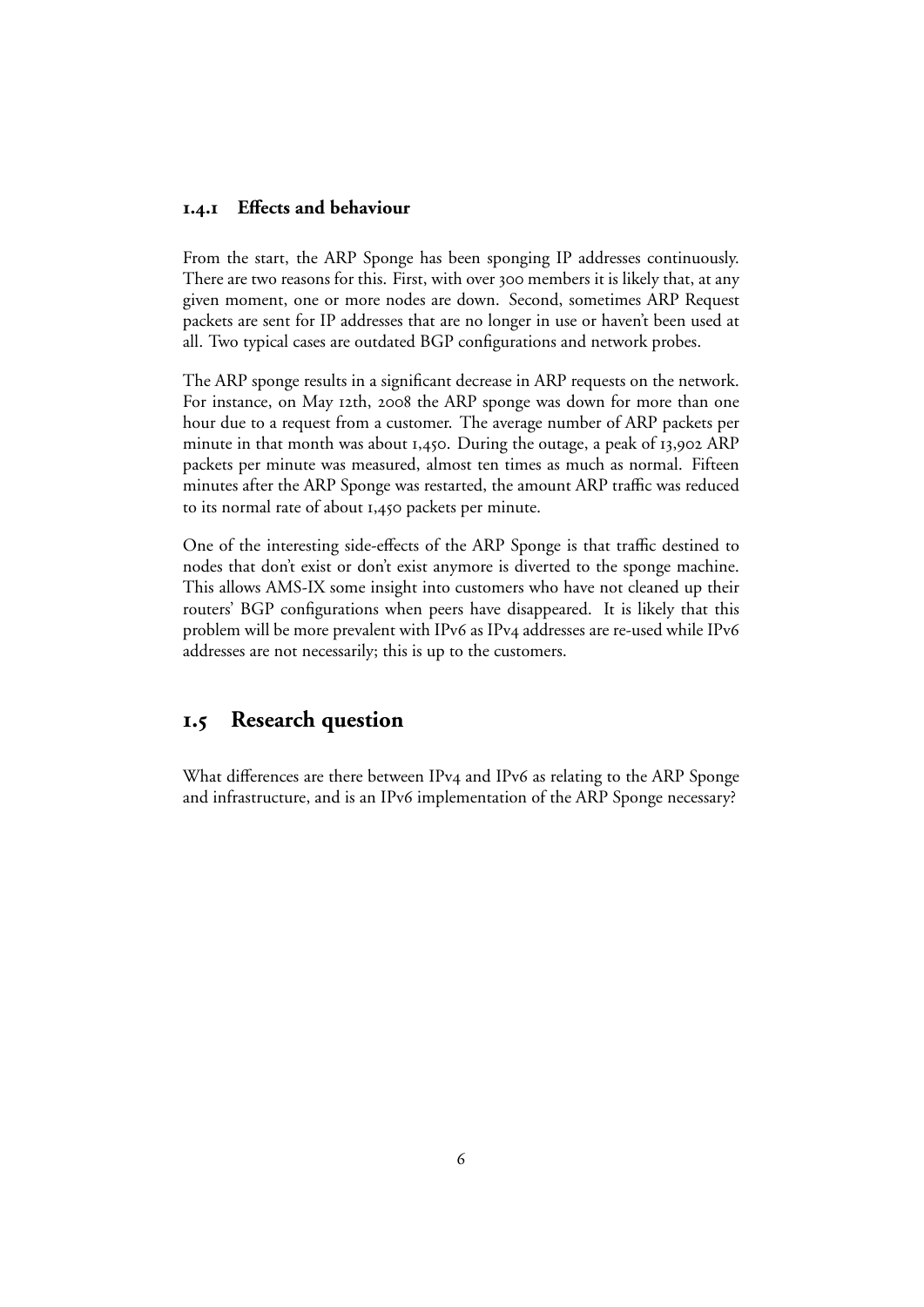# <span id="page-8-0"></span>**EXTENDING THE ARP SPONGE WITH IPV6 SUPPORT**

### <span id="page-8-1"></span>**. Currently**

The current version op the ARP Sponge only deals with address resolution requests for IPv4. For IPv6 address resolution, a different protocol, Neighbor Discovery [\[Narten et al.,](#page-23-3) 2007] (ND), is used. ND is part of IPv6, making use of ICMPv6 packets. This is in contrast to ARP, which is separately defined from IPv4 and has a different ethertype. Parts of the ND protocol need to be implemented in order for the ARP Sponge to deal with IPv6 address sponging.

### <span id="page-8-2"></span>**2.2** IPv4 ARP versus IPv6 Neighbour Discovery

ND offers more than just address resolution in IPv6. The replacements for ARP Requests and ARP Replies are called Neighbour Solicitations and Neighbour Advertisements respectively. The neighbour discovery in IPv6 is also capable of discovering routers on the local subnet, but this is out of scope for this document.

One of the most important differences between ARP and ND is the way messages are distributed. ARP uses Ethernet broadcast messages while ND uses multicast messages. This difference seems subtle as multicasting on ethernet is mostly treated as broadcasting, but has some interesting effects.

Neighbour Advertisements, when sent unsolicited to mirror the function of gratuitous ARPs, are relevant to all nodes and are therefore sent to the *all-nodes* multicast address, ff02::1. This allows all nodes in the local broadcast domain to receive them. In effect, this is technically a multicast message but as it is received by all IPv6-capable nodes it can be considered a broadcast. Unsolicited advertisements are relatively rare, occuring mostly after a node has started operations on the network or changed its address.

In contrast, Neighbour Solicitations are only relevant to the node using the IPv6 address of which the MAC address is requested. Neighbour Solicitations are very similar to ARP requests with the very important difference that they are sent to the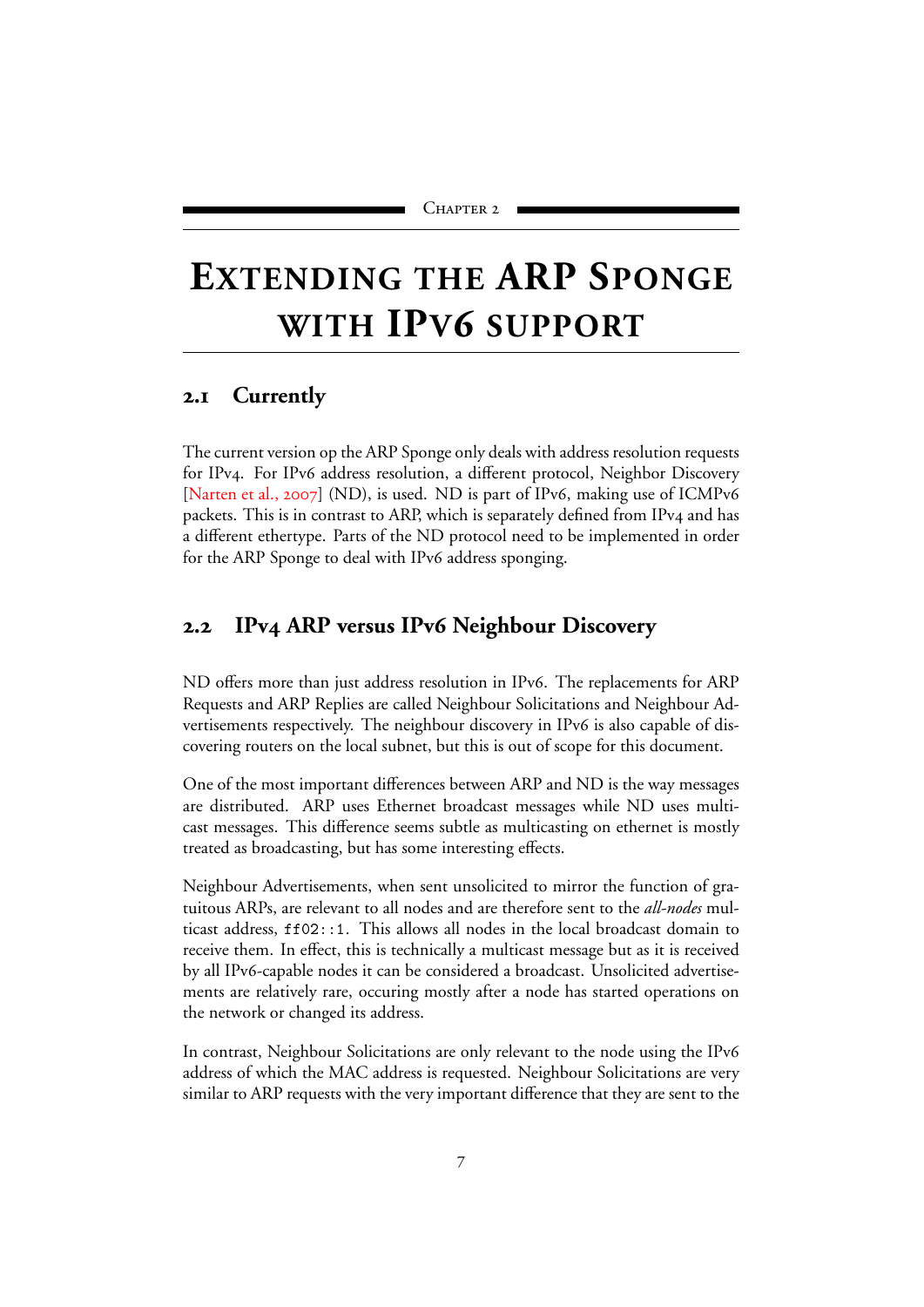solicited-node multicast address, ff02::1:ffXX:XXX<sup>1</sup>. This is an IPv6 multicast address, created from the last three octets of the node's IPv6 unicast address which take the place of the X-characters. IPv6 multicast addresses map to an Ethernet multicast address, making them usable for address resolution. As with the allnodes address, while the solicited-node address is technically a multicast address, Ethernet currently treats this as a broadcast address. All nodes therefore receive these notifications at their interfaces so they may process them if they are relevant (i.e., in the right multicast group) and reply if needed.

As a result of mapping the unicast address to a multicast group address, nodes are only in the same multicast group if the last three octets of their IPv6 unicast address match. In case of autoconfiguration, this typically isn't the case because those last three octets are normally also the last three octets of the node's MACaddress.

The benefit of using the solicited-node address is that nodes only receive Neighbor Solicitations that are likely to be relevant to them. This is by design and eliminates the need to process the content of *all* Neighbor Solicitations. Irrelevant Neighbour Solicitation packets can be quickly discarded because they were not sent to the right multicast group. This requires much less processing power as it can be done quickly and efficiently in hardware. All nodes still receive the message at their NICs, but these can ignore those that are not addressed to a subscribed multicast group.

#### <span id="page-9-0"></span>**.. Practically on AMS-IX**

In the specific case of AMS-IX, unicast addresses are not generated by using MACaddresses but by using the customer's Autonomous System number followed by a number for the specific router. An AMS-IX peering LAN IPv6 address uses the prefix 2001:07f8:0001:0000:0000:a5. Appended is the customer's Autonomous System number and a router sequence number. The router sequence number is to be chosen by the customer, but generally starts at I and is increased by I for each subsequent router.

For example, for AS1200's first router, the unicast address on the AMS-IX peering lan would be 2001:07f8:0001:0000:0000:a500:1200:0001. The last three octets of this address are 00:00:01. This node would thus join the solicitednode multicast address ff02::1:ff00:0001. This multicast address then maps in a similar way, using the last  $4$  octets of the IPv6 multicast group address and prepending 33:33, to an ethernet address, in this case 33:33:FF:00:00:01.

<span id="page-9-1"></span><sup>&</sup>lt;sup>1</sup>http://www.iana.org/assignments/ipv6-multicast-addresses/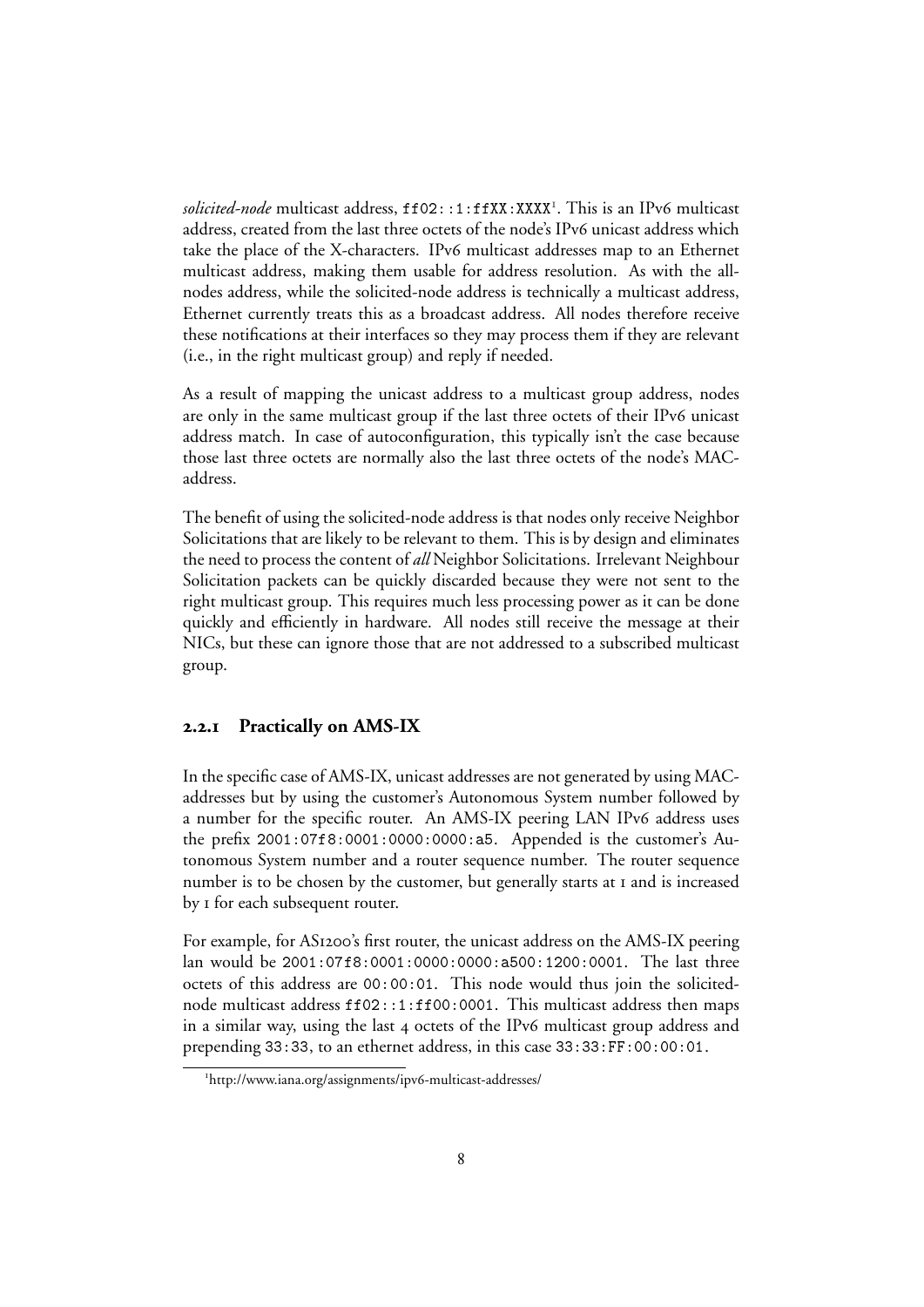A customer using a different AS-number, for instance AS1103, uses a slightly different unicast address. The first IPv6 router for this AS would be addressed 2001:7f8:1::a500:1103:1 (abbreviated), the last three octets being 03:00:01. The corresponding multicast group therefore is  $f102::1:f103:0001$  with the associated ethernet address 33:33:FF:03:00:01. This is different from the address used above, so it can be easily detected and ignored.

There exists one possible pitfall: because of how the AS-number is 'encoded' into the IPv6 unicast address, multiple customers could still share a single multicast group. Customers of which the last two digits of their respective AS-numbers match will have routers in the same multicast group using this addressing scheme. For instance, customers with AS-numbers 1100, 1200, and even 12300 will use the same multicast group.

AMS-IX has published a list of all IPv4 and IPv6 addresses is use on the ISP peering LAN. . With that list, we have calculated the maximum and average number of hosts in an Ethernet multicast group. We found that at most 6 nodes are in the same Ethernet multicast group in the current situation. The average number of nodes in an Ethernet multicast group is 2.21. This was done by counting how many known nodes shared the last two digits of the AS number.

The number of nodes sharing an Ethernet multicast group can be alleviated somewhat by moving the AS-number in the IPv6 unicast address backwards slightly, occupying more of the last three octets of which the second one will in most cases be 00. However ultimately this scheme will always overlap somewhat. Another option is to vary the last two octets such that a more unique number is used instead of simply a sequential number. As this number has no meaning to AMS-IX, it can be anything meaningful to the customer or even randomly chosen.

## <span id="page-10-0"></span>**2.3** Reasons for adding IPv6 ND support

The main purpose of the ARP Sponge is to limit ARP traffic to save processing power on customers' routers. With IPv6, address resolution needs much less processing power because of the use of multicast for Neighbour Solicitations. Therefore, sponging IPv6 addresses may not save as much processing power on customer routers as sponging IPv4 addresses.

To test this, we built a test setup in the AMS-IX laboratory to measure the difference in processor load between ARP and ND. In chapter 3.3, the test setups are explained. In chapter 3.4, the results of the tests are explained.

<span id="page-10-1"></span>http://www.ams-ix.net/connected/table/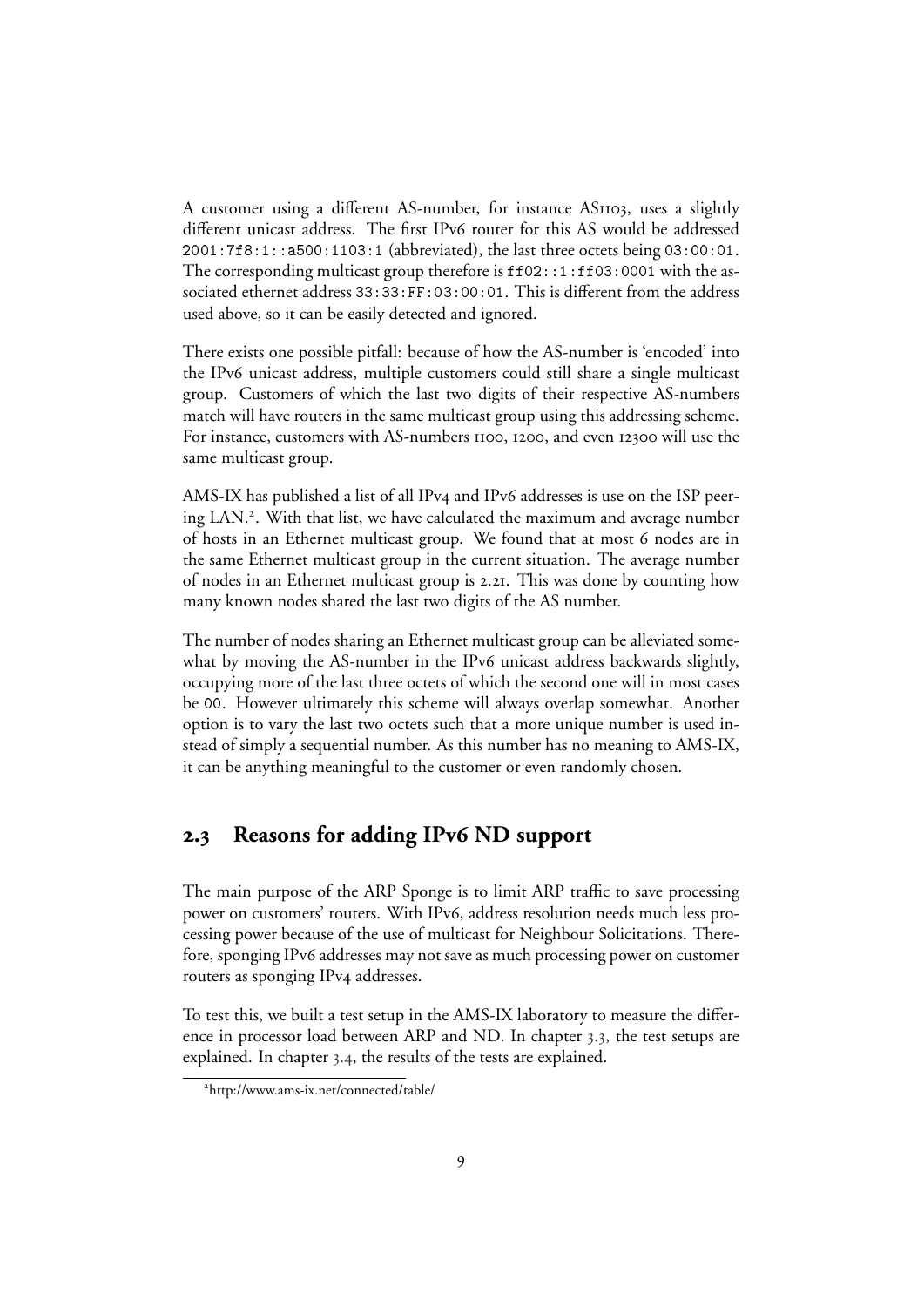Besides limiting address resolution traffic, the ARP Sponge maintains a list of sponged IP addresses. AMS-IX considers this information because it can show the existence of network problems in an early stage. Sponged addresses can be nodes that are down, but also nodes that don't exist anymore, for example nodes that are mentioned in legacy BGP configurations.

Another use for a list of sponge IP addresses is limiting the impact of ping sweeps. Ping sweeps can result in an ARP or ND storms and are therefore potentially harmful.

Ping sweeps may seem rare but occur on AMS-IX on a regular basis. Some customers use tools that use ping sweeps to search for new nodes in the network. AMS-IX uses arpwatch<sup>3</sup> to detect new nodes in the network and ping sweeps to test customer router reachability. Ping sweeps from outside the AMS-IX network may be started by hackers or botnets and can be used for host discovery as well as Denial of Service attacks.

## <span id="page-11-0"></span>**2.4** Pitfalls with IPv6 support

#### <span id="page-11-1"></span>**.. List of sponged addresses**

The ISP peering LAN uses a  $/23$  prefix for its IPv4 subnet. The maximum number of addresses on a /23 subnet is 512, so the list of sponged IPv4 addresses will never grow beyond  $512$  entries. Even when the sponge is used on a /16 network, the list of potentially sponged addresses is of a manageable length, 65536 addresses. For its IPv6 subnet, AMS-IX uses a /64 prefix, as is standard practice in IPv6 subnetting. This makes the possible number of IPv6 addresses on the subnet  $2^{64}$ , or  $1,844,674,4073,709,551,616$ . Maintaining a list of all sponged IPv6 addresses will be impossible over time, especially when a ping sweep is used to iterate (parts of) the address space.

A solution to this problem is to list only the most relevant sponged IPv6 addresses. There are several way to determine the relevance of a sponged address. One way is to look at the time elapsed since the address became sponged. This can be implemented as a timeout mechanism, just like ARP caches have. With this solution, the size of the list is variable.

One way to limit the size of the list is to use a ring buffer. A ring buffer always accepts new entries. When the buffer is full, the oldest entry is replaced. This prevents the list from getting too long; it has a fixed maximum size.

<span id="page-11-2"></span>http://www-nrg.ee.lbl.gov/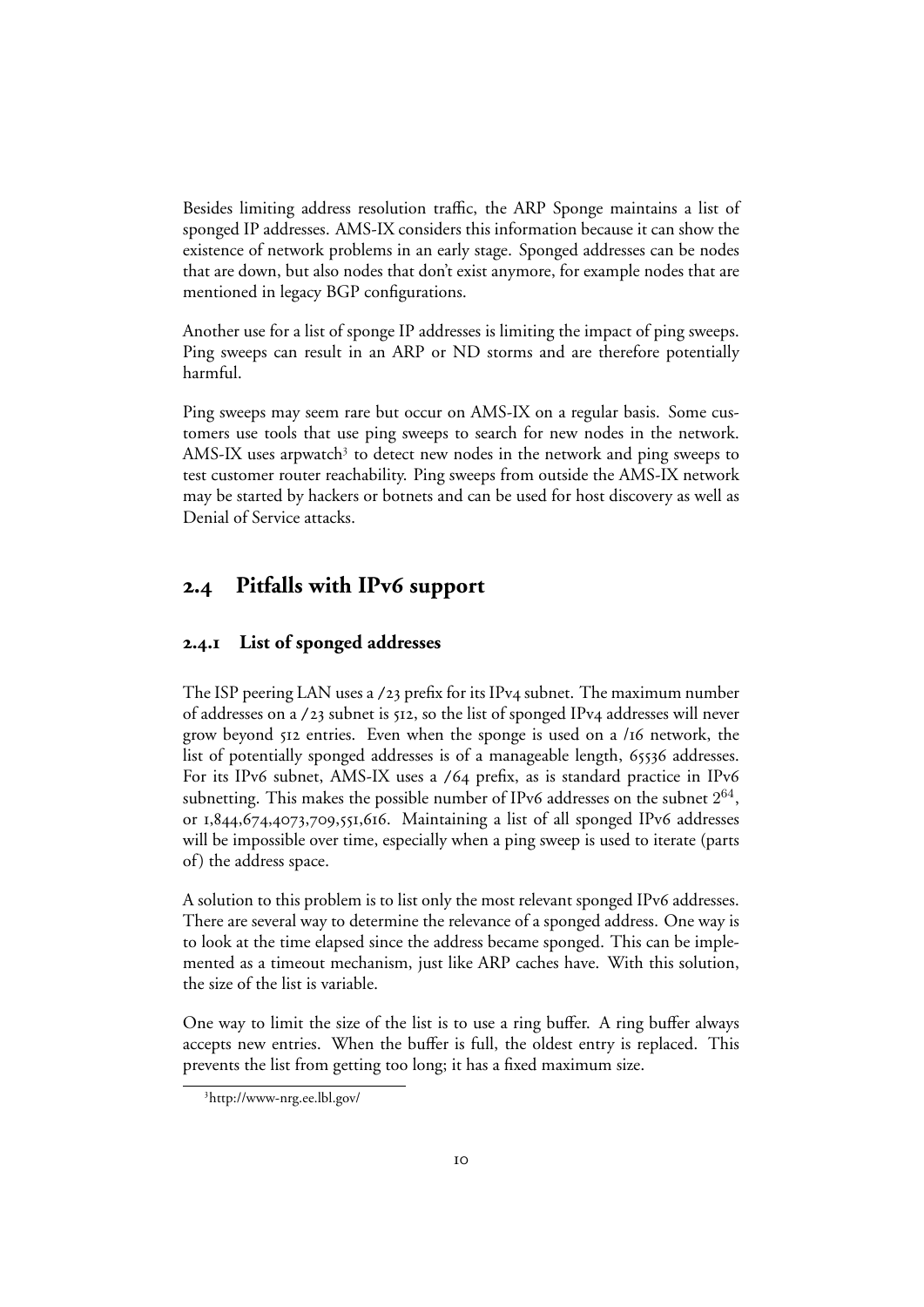Currently, the ARP Sponge uses one list for sponged IP addresses. Another approach is to use a combination of a ring buffer and a white list. The white list contains all IP addresses that are known to exist because they have been seen transmitting traffic on the network. This list can be generated from received Neighbour Solicitations as well as onsolicited Neighbour Advertisements.

Addresses that appear on the whitelist are considered to exist and require sponging if necessary. This allows the sponge to differenciate between addresses that exist and always have them in the list of potentially sponged addresses, while addresses that are not known to exist can be kept in an expiring list such as a ring buffer. It also allows to set different timeouts and/or thresholds.

#### <span id="page-12-0"></span>**.. Neighbour caches**

Another pitfall exists. All nodes keep caches of neighbours, aptly named the neighbour cache. This is a list of IPv6 addresses and the associated MAC addresses, parallel to the ARP cache used in IPv4. Once a Neighbour Solicitation is sent out for an address, it is placed in the cache as 'incomplete'. If the solicitation is answered, the entry is marked 'reachable'. If not, the entry is removed from the cache after a timeout. While an entry is in the cache, the node actively keeps track of the reachability of the neighbour. If it receives acknowledgement packets from the neighbour (signifying the ability of the neighbour to receive and process packets), the cache entry is again marked as 'reachable'. If nothing happens for a determined time, the entry is marked 'stale'. Depending on the circumstances, this means either the entry will time out and be removed after a longer time or a unicast neighbour solicitation is sent to the node, starting the process from the beginning. The latter is done only if the node is actively sending packets to the neighbour, such as when it is trying to set up a BGP session.

It is possible to fill a routing node's neighbour cache with entries if an IPv6 sponge were to exist and answer Neighbour Solicitations. This can be done simply by sending enough pings to each address to trigger the sponge. As with the sponge's lists as discussed above, this list could quickly grow to very large sizes, potentially causing a Denial of Service if the list is consistently filled to its maximum size. All that is needed is a host behind the router (or multiple for greater effect), able to send a number of IPv6 packets addressed to random addresses inside the IPv6 peering LAN subnet.

AMS-IX currently recommends customers to set their routers' ARP and Neighbour cache timeouts to at least two hours, or preferably even four. This practice, while useful in keeping ARP requests and Neighbour Solicitations to a minimum during normal operation, makes it even easier to fill up neighbour caches by extending greatly the time given to do so.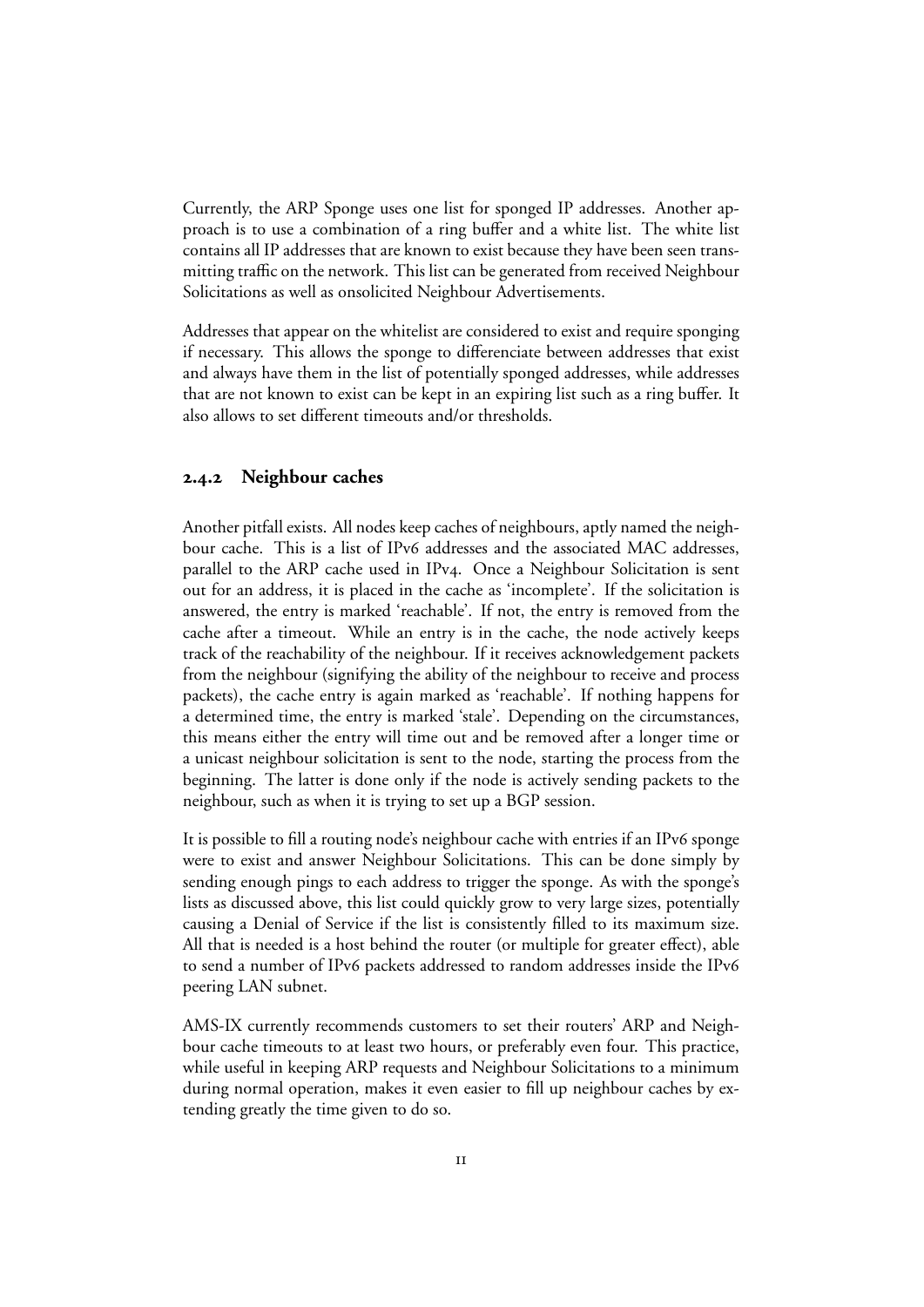# <span id="page-13-0"></span>**EFFECTS OF ARP AND ND ON AMS-IX**

To determine the necessity of an IPv6 ND Sponge, it is necessary to know what effects on switch and customer equipment performance large amounts of ND traffic has, and how this relates to ARP traffic. For this we set up a number of experiments.

## <span id="page-13-1"></span>**. Introduction to AMS-IXv**

The main difference between AMS-IXv3 and AMS-IXv4 is the number of active core switches. AMS-IXv3 has one active core switch and one hot-standby switch for failover, while AMS-IXv4 has multiple active core switches at the same time. This replaces failover with redundancy and makes traffic engineering (e.g. load balancing) possible.

AMS-IX offers a layer 2 platform for exchanging IP traffic. A pure layer 2 platform can not contain multiple possible routes between two points, as this would cause packets (in particular broadcast packets) to loop and multiply every time they were processed by a switch. AMS-IXv4 will use Multiprotocol Label Switching (MPLS) and Virtual Private LAN Service (VPLS) to create an Ethernet broadcast domain on top of an MPLS-based network. Because there is a clear distinction between inter-switch links (of which there is a full-mesh) and connections to customer equipment, the looping problem can be avoided by never flooding traffic to other switches if it was not received from an end-node.

#### <span id="page-13-2"></span>**.. MPLS for load-balancing**

The MPLS protocol [\[Rosen et al.,](#page-23-4) 2001] was originally designed to speed up routing in a network. The first MPLS router a packet crosses, called Label Edge Router, decides which predefined Label Switched Path (LSP) a packet will take through the MPLS network. It attaches the corresponding label to the packet and sends it to the next MPLS router.

All subsequent MPLS routers will read the label and forward the packet based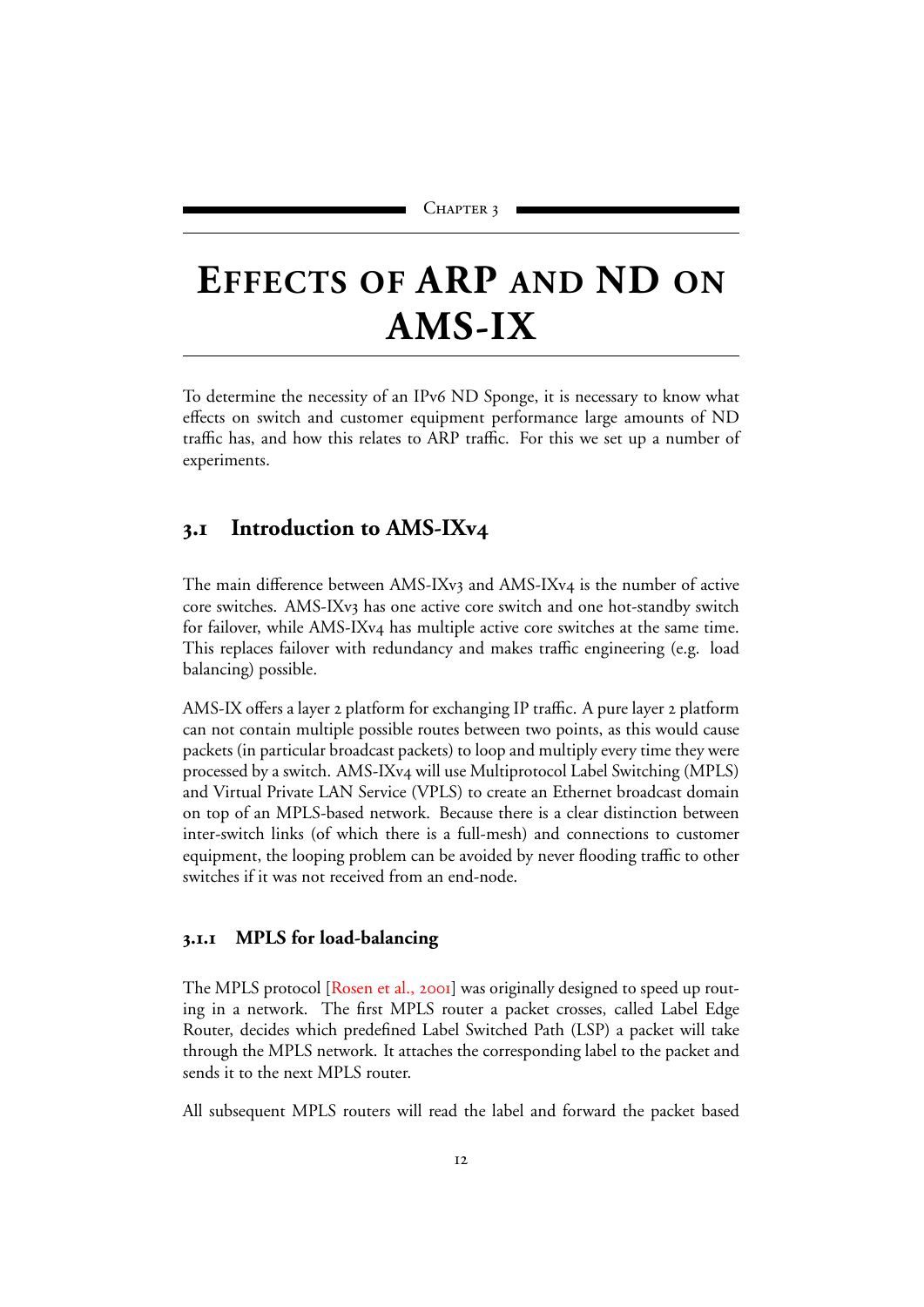on that label. This differs from IP routing, where the destination IP address is matched against a list of prefixes. MPLS does label swapping rather than routing: in MPLS, routing decisions are made on Label Edge Routers only.

These days, routers do IP routing in hardware. This takes away the performance advantage of MPLS because IP routing is nearly as fast as packet switching. Therefore, the main reason for MPLS in AMS-IXv4 is traffic engineering.

The edge switches act as Label Edge Routers, adding labels to all packets before forwarding. Four LSPs are defined from each edge switch to another edge switch, one over each core. The edge switches do load-balancing over all LSPs. The core switches are not VPLS-aware, they simply switch MPLS packets.

#### <span id="page-14-0"></span>**.. VPLS to create a broadcast domain**

MPLS creates a network on top of Ethernet, between Ethernet and IP. As such, it is often called layer 2.5. AMS-IXv4 uses VPLS [\[Lasserre and Kompella,](#page-23-5)  $2007$ ] to create an Ethernet broadcast domain on top of an MPLS network using RSVP-TE [\[Awduche et al.,](#page-23-6) 2001] for label distribution. All edge nodes have two LSPs between eachother, for redundancy. VPLS combines this into a usable ethernet broadcast-domain without loops.

In VPLS, a Provider Edge (PE) thus emulates an Ethernet switch on top of a layer . network. VPLS routers in a network establish a full mesh. This involves two steps: discovery and signaling. Discovery is about locating other VPLS routers. Signaling is the process of establishing virtual Ethernet connections, which are called pseudo-wires.

To provide any-to-any connectivity, VPLS routers forward Ethernet traffic to each other, similar to generic Ethernet switches. VPLS uses split-horizon to prevent loops in the network.

#### <span id="page-14-1"></span>**. Theoretical effects of AMS-IXv switch on hardware**

Customer routers are unaware of MPLS and VPLS. All they see is an Ethernet broadcast domain. To customer routers, the switch to AMS-IXv4 is invisible. The change therefore will not affect customer equipment at all with regard to ARP or ND.

The role of the edge switches will change. Besides Ethernet switching, they have to act as Label Edge Routers and VPLS PEs. We expect this to mean that the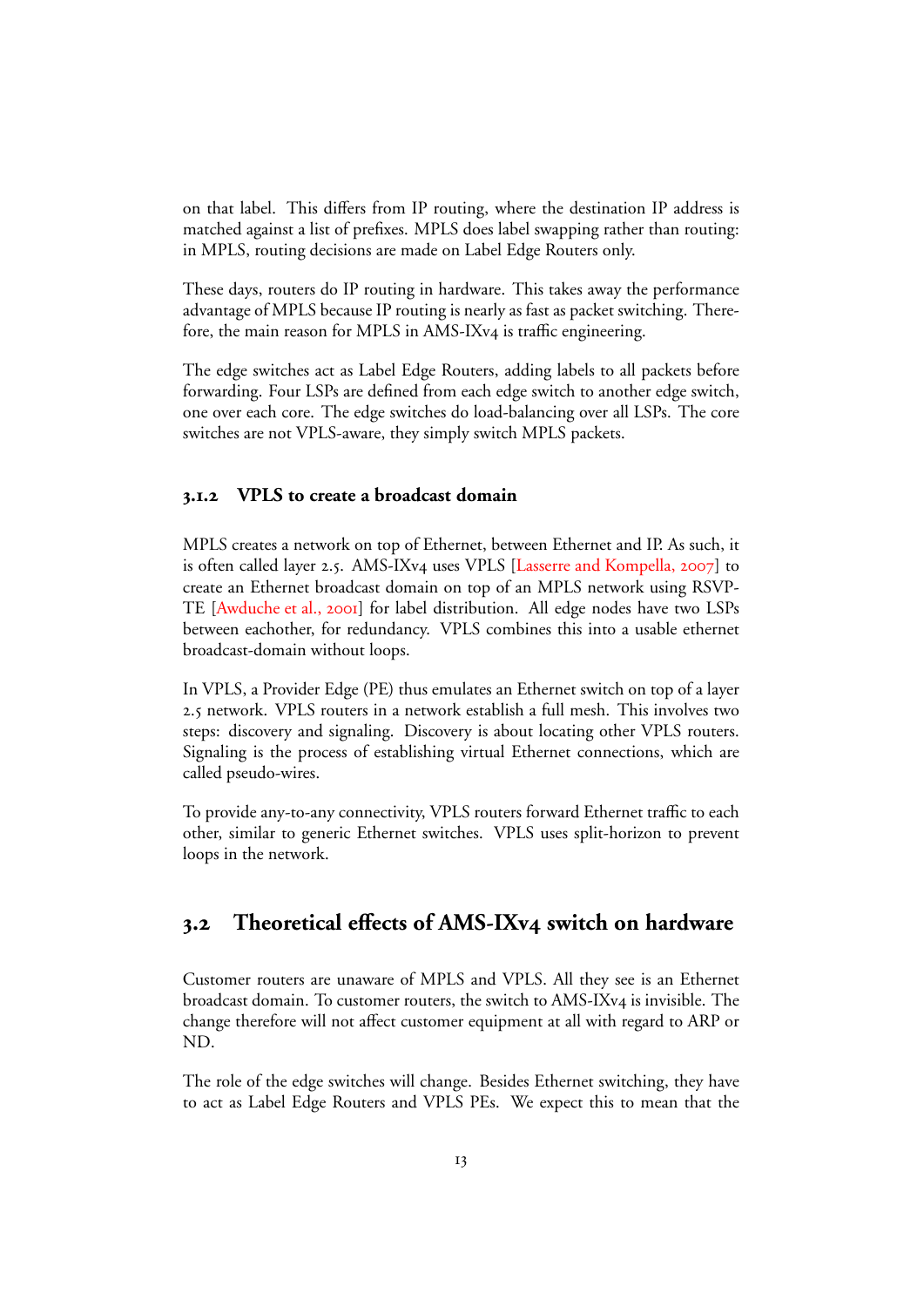amount of processing per packet will increase slightly, due to the added functions of deciding what labels to attach, what LSPs to use, etc.

## <span id="page-15-0"></span>**. Test setups to verify theoretical effects**

#### <span id="page-15-1"></span>**.. Lab setup AMS-IXv**

Our AMS-IXv3 lab setup consists of two routers, a Juniper M5 and a Cisco 7200, connected in a layer 2 VLAN to a traffic generator and a Linux machine. While using only a single switch, this setup emulates the current AMS-IX network setup, using 10GbE, 1GbE and Fast Ethernet ports.

Schematically the network looks as seen in figure 3.1.



<span id="page-15-3"></span>Figure 3.1: Lab setup AMS-IXv3

#### <span id="page-15-2"></span>**.. Lab setup AMS-IXv**

The AMS-IXv4 lab setup, like the above, consists of the Juniper M5, Cisco 7200 and Linux machine, but this time the nodes are connected to a switch with the relevant ports set to be in a VPLS instance.

Schematically this looks like figure 3.2. The switch is now represented by a VPLS cloud.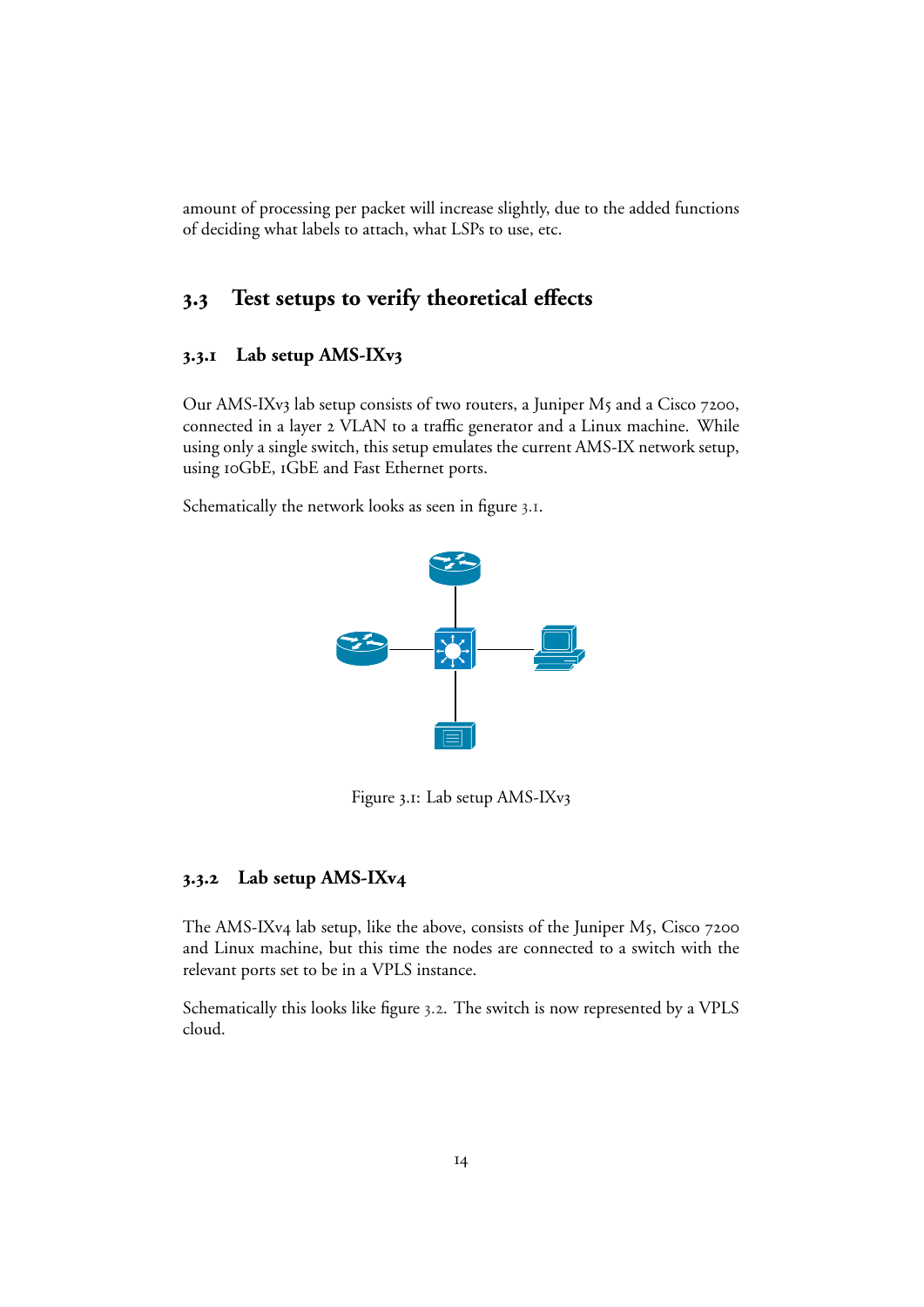

<span id="page-16-1"></span>Figure 3.2: Lab setup AMS-IXv4

## <span id="page-16-0"></span>**. Tests**

We tested five different kinds of ARP and ND-traffic for the routers and two for the switches. For the routers, these kinds were:

- ARP requests relevant to the node (i.e., requests for its IP)
- ARP requests not relevant to the node (i.e., requests for another IP)
- Neighbour Solicitations relevant to the node
- Neighbour Solicitations not relevant to the node
- Neighbour Solicitations not relevant to the node, but in one of its multicast groups

For the switches we tested only irrelevant ARP requests and Neighbour Solicitations, as the layer 3 addressing is not relevant to Ethernet in this case<sup>1</sup>. Using irrelevant requests (for a non-existent IP address) allows us to see the load caused only by the broadcast/multicast requests without that of the unicast answers.

To avoid measuring noise, we used elevated amounts of traffic, sending in all cases 10,000 frames per second. This is decidedly higher than AMS-IX is likely to see, but allows us to see more accurately the amount of processing needed for our traffic rather than the processing needed to process other packets, such as those generated by our collecting of the values.

<span id="page-16-2"></span>However, it would be if such features are ARP Protection were enabled.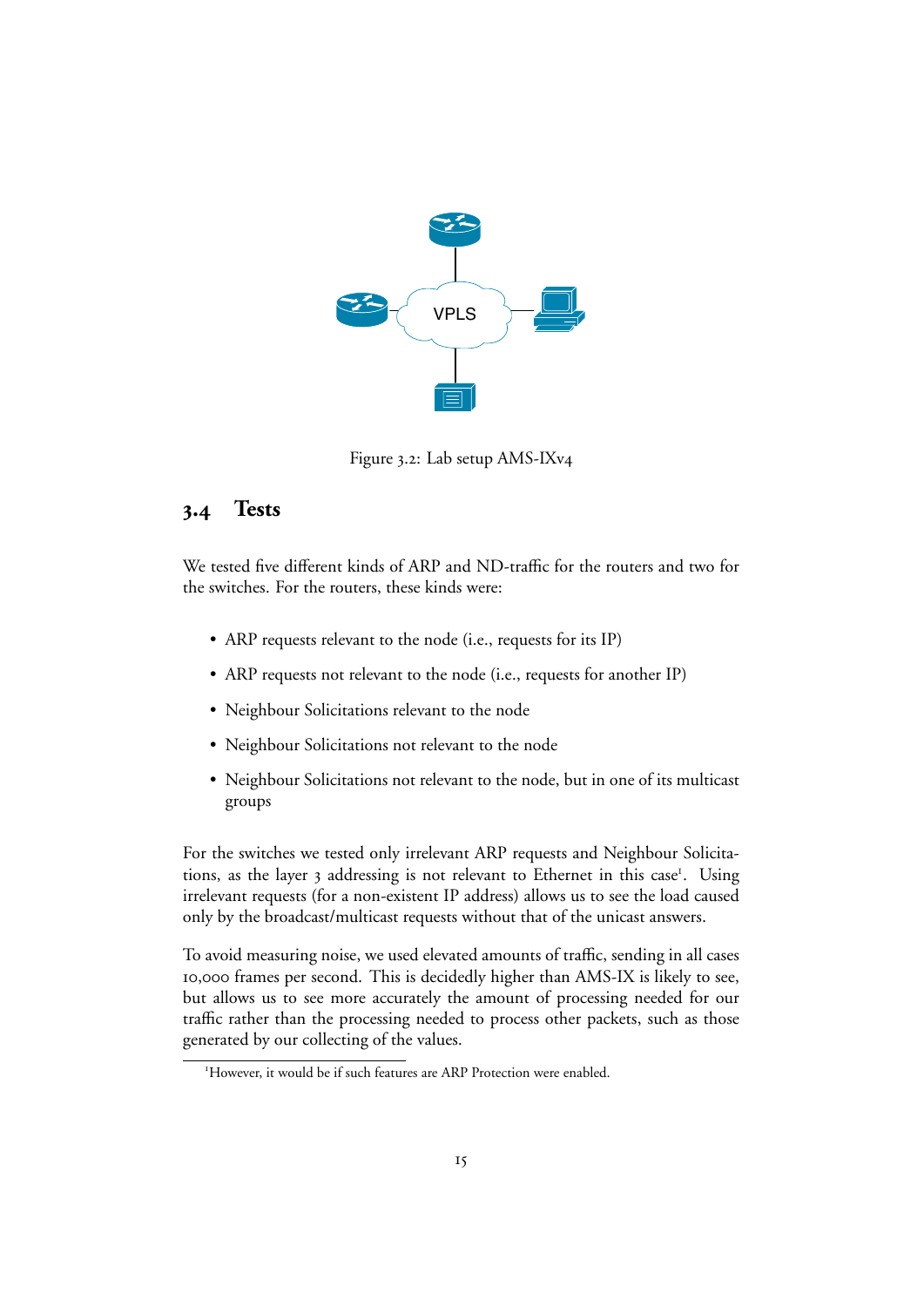Measurements from the Juniper and Cisco routers were collected using SNMP, measurements from the Linux machine using vmstat locally. Measurements were averaged over one minute.

In a normal situation on AMS-IX, the switches limit the amount of broadcast and multicast frames that are processed and/or forwarded to 1000 and 10,000 respectively. To achieve more accurate results, we disabled these limits for testing.

#### <span id="page-17-0"></span>**.. Results**

The results of our tests are displayed in the following tables. All values are in percents of CPU utilisation.

#### **Nodes**

|                                      | ARP host   ARP other   ND host   ND other   ND group |            |    |
|--------------------------------------|------------------------------------------------------|------------|----|
| Juniper M <sub>5</sub> $\parallel$ 5 |                                                      | <b>IOO</b> | 69 |
| Cisco 7200 $\parallel$ 91            |                                                      | 90         |    |
| Linux                                |                                                      |            |    |

The Juniper  $M_5$  has no trouble handling  $\kappa$  ARP requests in either case. Relevant requests cause a very slightly higher amount of activity, which is to be expected as it requires generating and sending an answer as well as processing the request. It appears to be much less optimised for handling Neighbour Discovery, as sending the exact same amount of Neighbour Solicitations per second caused the CPUs involved to be resource-starved. It handles irrelevant neighbour solicitations very well – this showed no activity at all. The CPUs involved are those of the Forwarding Engine Board (FEB) and the Flexible PIC Concentrator (FPC). These are tasked with packet processing. The main CPU, which runs the OS, had no measurable involvement in the process.

The Cisco requires most of its (main) CPU to handle the ARP packets, and the same goes for IPv6. The results for relevant ARP and ND are within expectations, but the non-relevant ND causes the CPU to be loaded as much as non-relevant ARPs and Non-relevant group-addressed ND, suggesting this platform does not program its MACs to filter out relevant ethernet addresses.

The Linux machine, being a full-fledged computer, allows slightly more insight into what is happening. Sending it tokpps of ARP traffic shows almost no CPU load; less than two percent in both cases. This can be explained by the network interface card offloading this task from the main CPU. This is confirmed by reading through the source code for the driver. On this platform we could monitor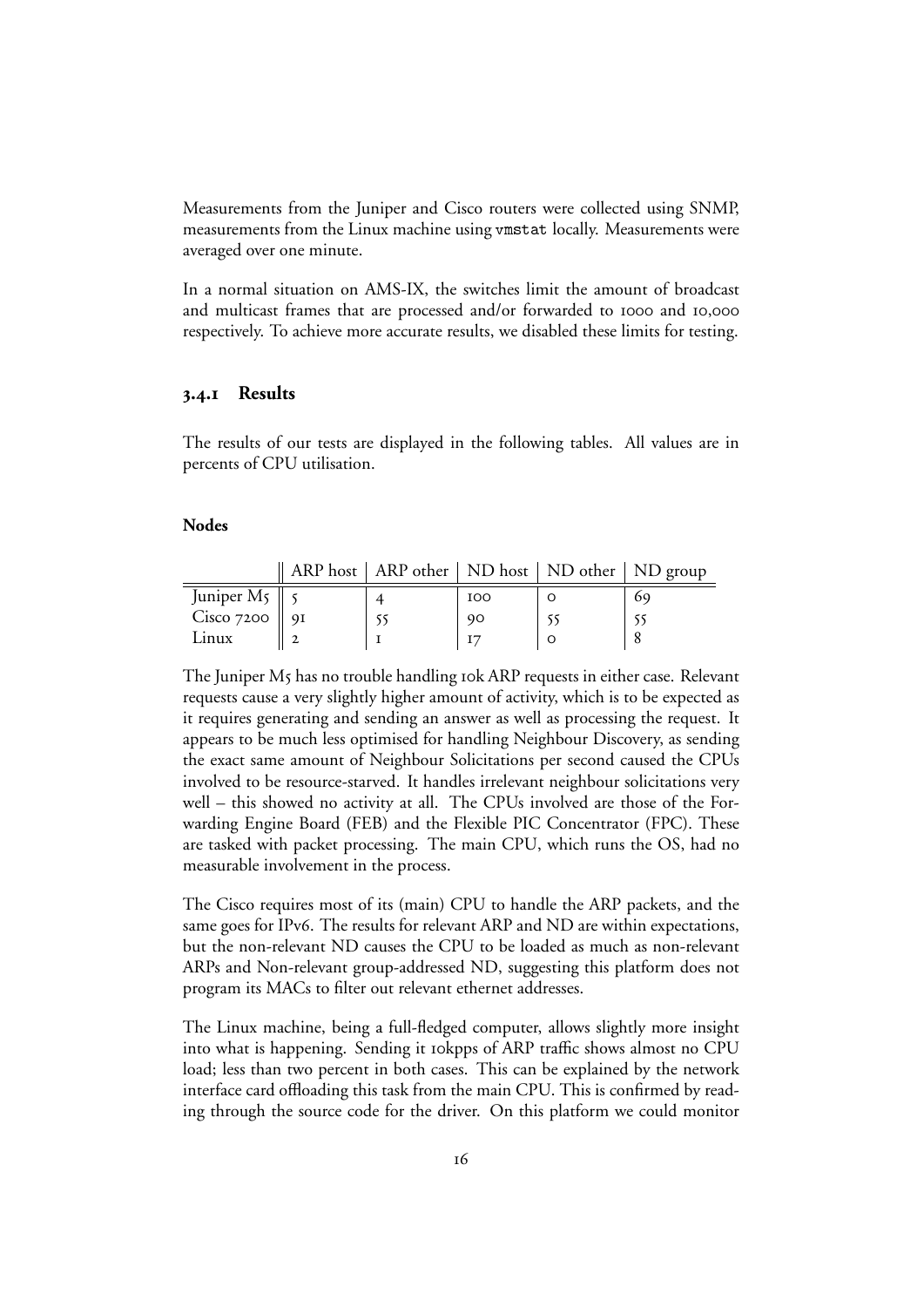the amount of interrupts occurring during our tests. During relevant ARP-testing, interrupt-levels rose to approximately 2300 per second, from 300 while idle. Irrelevant ARPs caused half that amount. During relevant ND testing, however, between 18000 and 19000 interrupts were generated. During irrelevant groupadressed testing, roughly 10300 interrupts were generated per second. Subtracting the 300 interrupts per second when idle, this amounts to one interrupt per packet. It is obvious from the irrelevant ND test that the MACs on the ethernet card in this host are programmed with ethernet addresses to filter on: Neighbour Solicitations sent to another multicast group generated no increase in interrupt levels at all .

Note, though that this is not specific to Linux nor will every instance of Linux show these results. Whether or not these results can be duplicated is dependent on the NIC used and if its driver supports offloading features; these results apply to any generic PC with such features enabled. In our tests, we used an Intel 82544EI BASE-SX Ethernet card. This card supports offloading ARP and various IPv4-features such as checksums. It does not support anything with regard to  $IPv\dot{6}^3$ .

#### **Switches**

We tested using the switches AMS-IX currently uses in AMS-IXv3 and plans to use in AMS-IXv4: Foundry Networks (now Brocade) MLX-series switches. Our tests relate only to the Provider Edge switches, so we tested using the MLX-8 type switch as this type would be used for this purpose.

The test results for the switches are displayed in the table below. Although we tested this on two different switches to verify the results, they were identical and are thus only displayed once. These figures represent the usage of the CPU of the line card on which the frames were received. We set up our tests so multiple line cards would be included to test if any other CPU was involved. This was not the case.

|                        | $\parallel$ ARP L <sub>2</sub> $\parallel$ ARP VPLS $\parallel$ ND L <sub>2</sub> $\parallel$ ND VPLS |  |
|------------------------|-------------------------------------------------------------------------------------------------------|--|
| Foundry $\parallel$ 42 |                                                                                                       |  |

As can be seen, tok frames per second of Layer 2 broadcast/multicast traffic cause the line card CPU utilisation to reach 41 to 43 percent depending on the protocol. In the case of sending the the traffic over a VPLS instance, this rises to 63 or 64%. Sending ND packets caused slightly less load than ARP packets.

<span id="page-18-0"></span>Except, of course, while the NIC was in promiscuous mode.

<span id="page-18-1"></span><sup>&</sup>lt;sup>3</sup>http://download.intel.com/design/network/manuals/8254x\_GBe\_SDM.pdf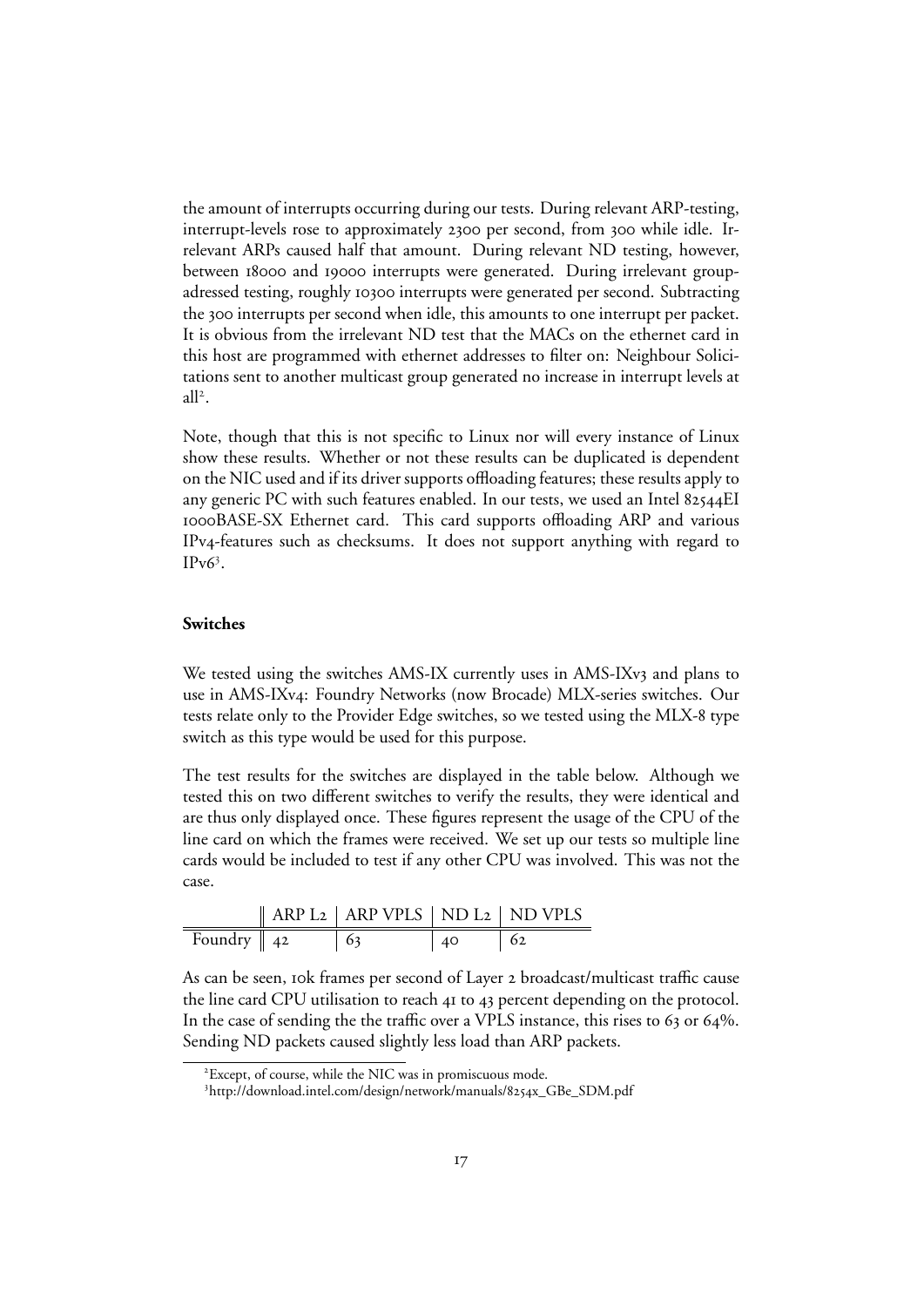The slight difference between ARP and ND in both cases we cannot explain directly because of lack of insight into the inner workings of the switch. We suspected the slightly different frame size to be of influence, but testing showed that utilisation did not differ between sending fabricated packets (non-ARP and non-ND) of the the two lengths (72 bytes for ARP and 98 bytes for ND) to broadcast and multicast addresses. On the other hand, sending packets of any length with the ethertype for ARP set but no other data inserted causes the utilisation to rise to  $98\%$  when the switch is set to an L2-configuration. The same frame with the ethertype set to that to anything else shows the same as earlier tests. This suggests the switch is doing some form of processing on ARP frames but does not do so for IPv6 ND frames. Unfortunately no more information on this could be found.

These results also tell us that the switch to MPLS/VPLS will cause slightly more resource utilisation on the switch for processing ARP and ND frames. The increase is similar for both protocols, however. It need therefore not be separately considered as being more or less problematic.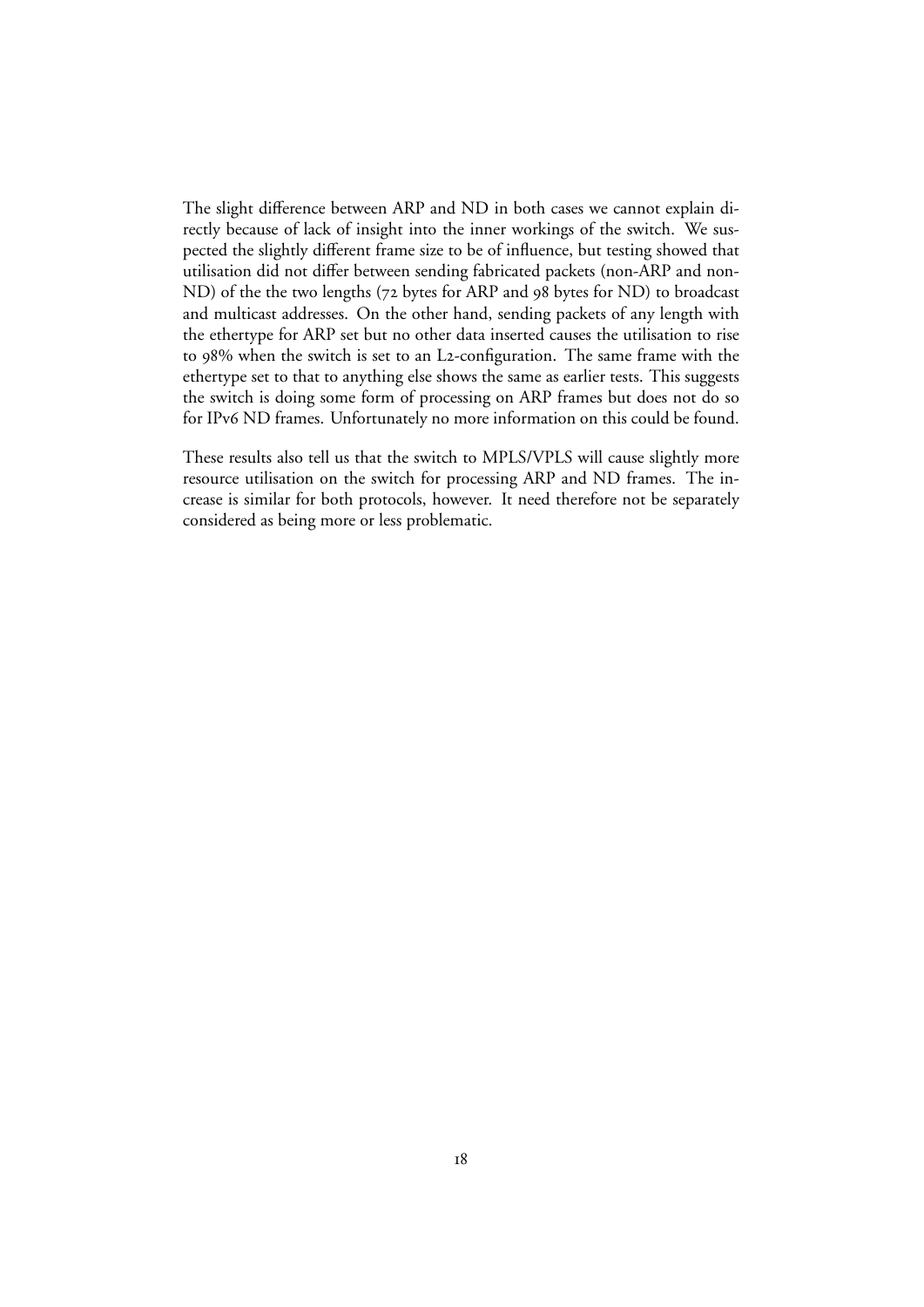## **CONCLUSION**

<span id="page-20-0"></span>The problem of ARP causing large amounts of interrupts in connected hardware are long known. It was thought of when IPv6 Neighbour Discovery was invented. As such, in IPv6 the problem appears to have been solved, at least well enough that on 'regular' networks the problem should not occur at all anymore. We define normal in this case as using stateless autoconfiguration and being of relatively limited size. With stateless autoconfiguration, nodes use their MAC-address to generate their unicast address. The chances of using the same multicast group in such cases are one in  $2^{24}$ .

With the enlarged subnet size comes the problem of keeping track of all these addresses. This problem occurs both in the ARP sponge, which must keep track of addresses so it can decide when to start sponging, and in attached nodes as they must keep track of addresses to be able to communicate. Using an ND sponge opens up a possibility for launching a Denial of Service attach against the attached router equipment.

On the other hand the sponge provides a useful service: it allows AMS-IX network engineers to see traffic that would normally silently disappear. In cases where routers are configured to communicate with other routers so as to exchange routing information with them (peering) and one of these routers is decomissioned, AMS-IX engineers can detect which routers are still attempting to communicate with the router that has disappeared.

Our recommendation is currently to not implement an IPv6-capable version of the ARP-sponge. However, if the above service is important and the sponge *is* implemented, care must be taken to avoid the pitfalls described in this document.

## <span id="page-20-1"></span>**. Future Work**

On some switching platforms it is possible to create layer 2 Access Control Lists. These lists allow a switch to decide to forward a frame (or not) depending on its source and/or destination MAC address. As layer 3 unicast IPv6 addresses map to a layer 2 ethernet multicast Ethernet address, it might be possible to limit the effects of an ARP sponge filling neighbour caches using this feature if the IPv addresses are structured similarly to how they are on AMS-IX. The effects of such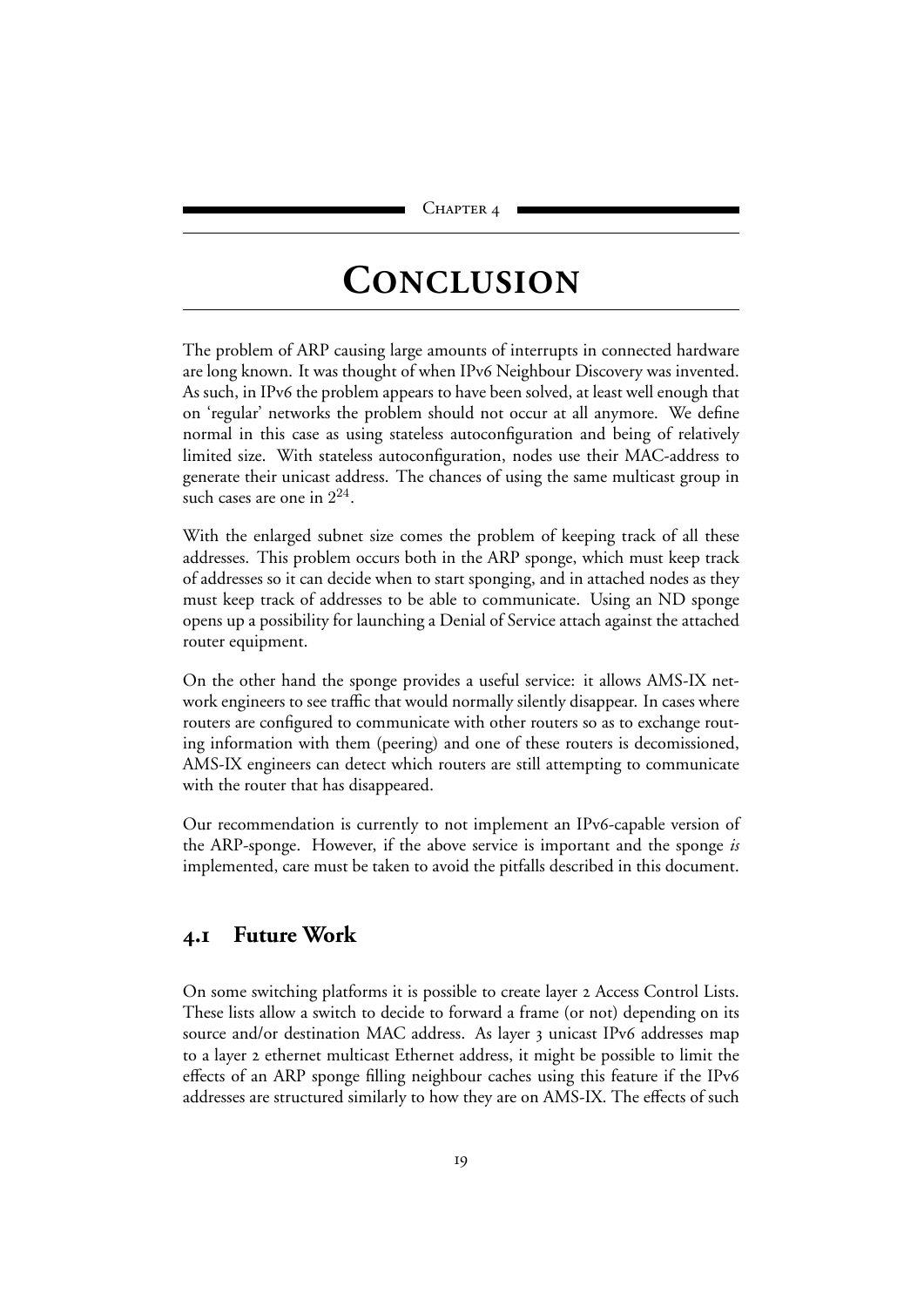an approach on a switching platform and its effectiveness could be studied.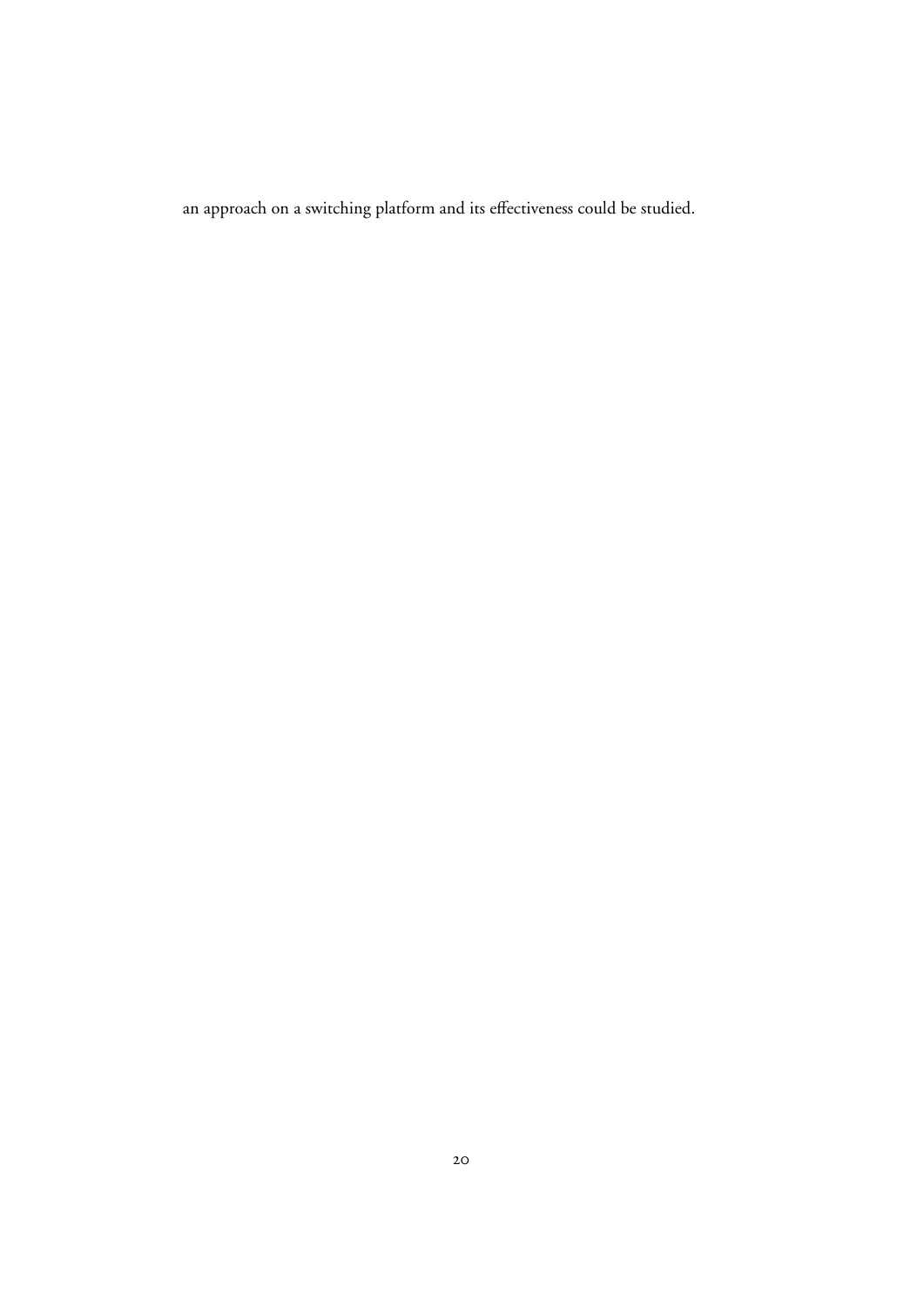## <span id="page-22-0"></span>**ACKNOWLEDGEMENTS**

This work could not have been done without the help of more than a few people. From AMS-IX, we want to thank Steven Bakker, Arien Vijn, Martin Pels and Niels Bakker (in no particular order) for information and ideas. Our fellow students Attilla and Yuri have also provided valuable input and a few laughs at that – Attilla in particular. Of course AMS-IX as an organisation should be thanked as well for providing us with a place to work at, people around for bouncing ideas off, a lab full of cool toys to play with and of course lunch every day.